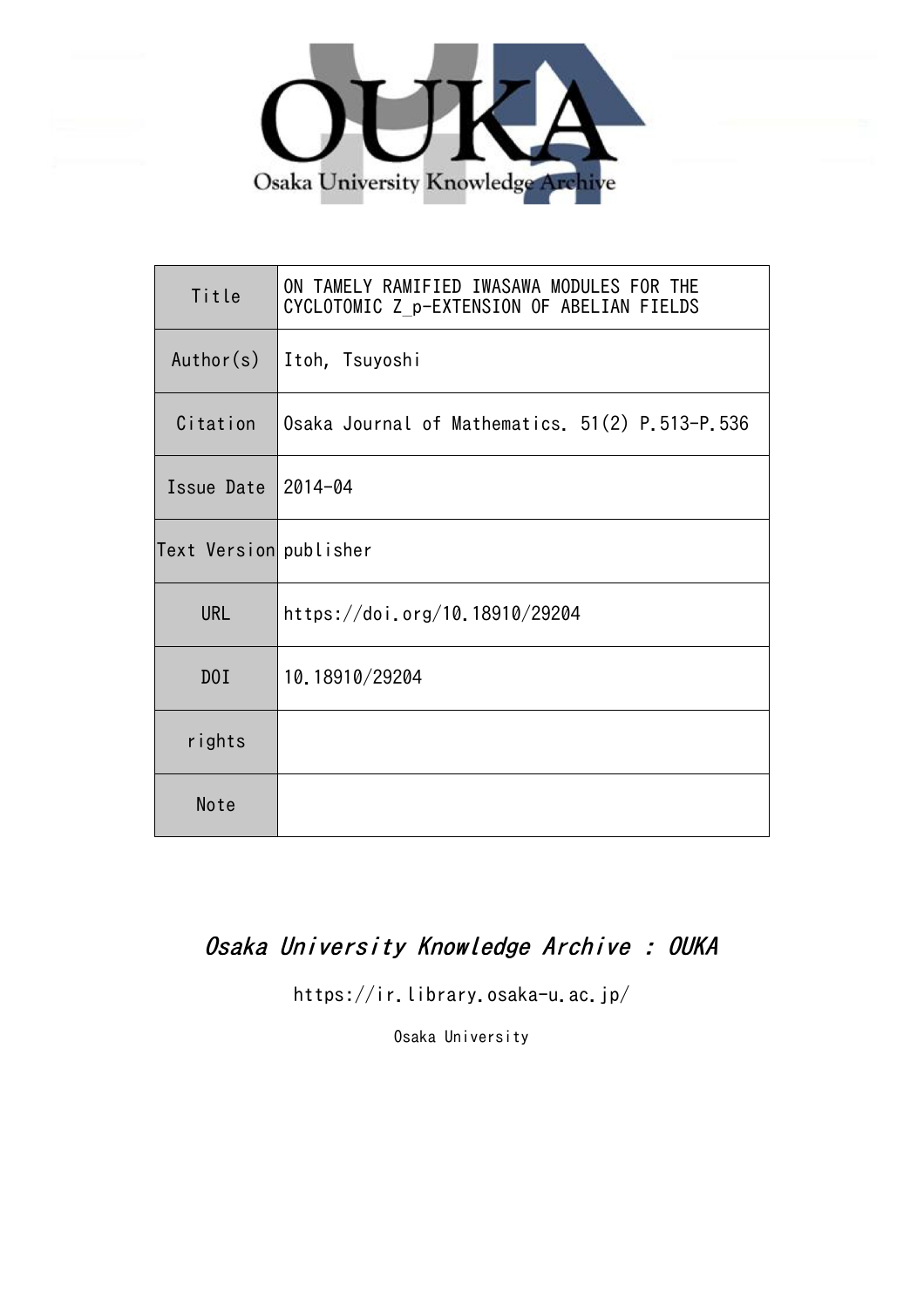# **ON TAMELY RAMIFIED IWASAWA MODULES FOR THE CYCLOTOMIC** <sup>Z</sup>**<sup>p</sup>-EXTENSION OF ABELIAN FIELDS**

TSUYOSHI ITOH

(Received May 18, 2012, revised September 19, 2012)

### **Abstract**

Let *p* be an odd prime, and  $k_{\infty}$  the cyclotomic  $\mathbb{Z}_p$ -extension of an abelian field *k*. For a finite set *S* of rational primes which does not include *p*, we will consider the maximal *S*-ramified abelian pro-*p* extension  $M_S(k_\infty)$  over  $k_\infty$ . We shall give a formula of the  $\mathbb{Z}_p$ -rank of Gal $(M_S(k_{\infty})/k_{\infty})$ . In the proof of this formula, we also show that  $M_{\{q\}}(k_{\infty})/L(k_{\infty})$  is a finite extension for every real abelian field *k* and every rational prime *q* distinct from *p*, where  $L(k_{\infty})$  is the maximal unramified abelian pro- $p$  extension over  $k_{\infty}$ .

#### **1. Introduction**

Let *k* be an algebraic number field, and *p* a prime number. We denote by  $k_{\infty}/k$ the cyclotomic  $\mathbb{Z}_p$ -extension (i.e. the unique  $\mathbb{Z}_p$ -extension contained in the field generated by all *p*-power roots of unity over *k*). Let *S* be a finite set of *rational* primes, and  $M_S(k_\infty)$  the maximal pro-*p* extension of  $k_\infty$  unramified outside *S* (i.e., the primes of  $k_{\infty}$  lying above the primes in *S* are only allowed to ramify in  $M_S(k_{\infty})/k_{\infty}$ ).

When  $p \in S$ , the structure of  $X_S(k_\infty) = \text{Gal}(M_S(k_\infty)/k_\infty)$  is already studied (see, e.g., Iwasawa [8], Neukirch–Schmidt–Wingberg [11]). In particular,  $X_S(k_\infty)$  is a free pro-*p* group under certain conditions.

Recently, the structure of  $X_S(k_\infty)$  for the case that  $p \notin S$  is also studied by several authors (Salle [12], Mizusawa–Ozaki [10],...). In this case, it seems that  $X_S(k_\infty)$ does not have a simple structure. Then, to study  $X_S(k_\infty)$ , it is important to study the structure of its abelian quotient. Let  $M_S(k_\infty)/k_\infty$  be the maximal abelian pro-*p* extension unramified outside *S*. In the present paper, we shall consider  $X_S(k_\infty)$  =  $Gal(M_S(k_{\infty})/k_{\infty})$  for the case that  $p \notin S$ . Since  $Gal(k_{\infty}/k)$  acts on  $X_S(k_{\infty})$ , we can use Iwasawa theoretic arguments.  $X_S(k_\infty)$  is called the *S*-ramified Iwasawa module. (See, e.g., [12], [6]. This is also called a "tamely ramified Iwasawa module" when  $p \notin S$ .)

If a  $\mathbb{Z}_p$ -module M satisfies  $\dim_{\mathbb{Q}_p} M \otimes_{\mathbb{Z}_p} \mathbb{Q}_p = r < \infty$ , we say that the  $\mathbb{Z}_p$ -rank of *M* is *r*, and we write rank<sub>Z<sub>p</sub></sub>  $M = r$ . Our purpose of the present paper is giving a formula of rank<sub> $\mathbb{Z}_p$ </sub>  $X_S(k_\infty)$  when *k* is an abelian extension of Q (abelian field) and *p* is an odd prime. (In this case, we can show that  $X_S(k_\infty)$  is finitely generated over  $\mathbb{Z}_p$ .)

<sup>2010</sup> Mathematics Subject Classification. Primary 11R23; Secondary 11R18.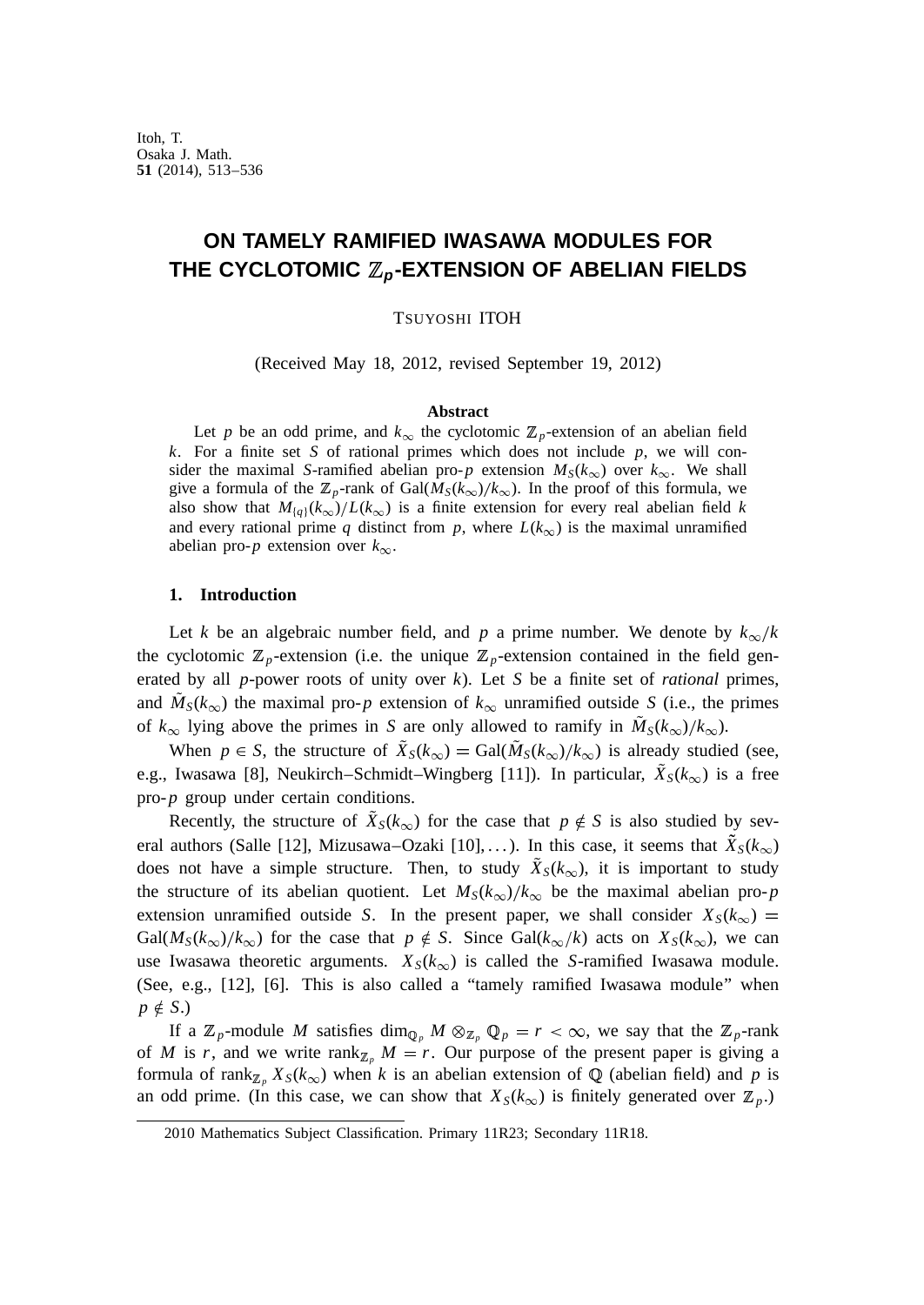We shall give a remark about "giving a formula of rank<sub>Z<sub>p</sub></sub>  $X_S(k_\infty)$ ". Let  $L(k_\infty)$  be the maximal unramified abelian pro-*p* extension of  $k_{\infty}$ . We put  $X(k_{\infty}) = \text{Gal}(L(k_{\infty})/k_{\infty})$ . Then  $X(k_{\infty})$  is the (usual) Iwasawa module, and  $\lambda = \text{rank}_{\mathbb{Z}_p} X(k_{\infty})$  is called the Iwasawa  $\lambda$ -invariant. In general, it is hard to write  $\lambda$  explicitly. Since  $X(k_{\infty})$  is a quotient of  $X_S(k_\infty)$ , we consider it is sufficient to obtain a formula including  $\lambda$  at the present time. (That is, we will only give a formula of rank<sub>Z</sub><sub>p</sub> Gal( $M_S(k_\infty)/L(k_\infty)$ ), actually.) However, for abelian fields, the "plus part" of  $\lambda$  is conjectured to be 0 (Greenberg's conjecture), and the "minus part" of  $\lambda$  can be computed (at least theoretically) from the Kubota–Leopoldt *p*-adic *L*-functions (Stickelberger elements).

We also mention that formulas of rank $Z_p$ ,  $X_s(k_\infty)$  are already obtained for several cases. In particular, it can be said that the  $\mathbb{Z}_p$ -rank of the "minus part" of  $X_s(k_\infty)$  for CM-fields is already known (see Section 2). Salle [12] studied  $X_S(k_\infty)$  for the case that *k* is an imaginary quadratic field (or  $\mathbb{Q}$ ) with  $p = 2$ . Moreover, when  $k = \mathbb{Q}$ , a formula of rank<sub>Z</sub><sub>p</sub>  $X_S(\mathbb{Q}_{\infty})$  (including the case that  $p = 2$ ) is shown by Mizusawa, Ozaki, and the author [6] (as a corollary, a general formula for imaginary quadratic fields is also given). In the present paper, we shall extend the method given in [6] for abelian fields. The following theorem is crucial to prove the formula of rank<sub>Z</sub><sub>p</sub></sub>  $X_S(\mathbb{Q}_{\infty})$ .

**Theorem A** (see [6, Theorem 3.1])**.** *Let q be a rational prime distinct from p. Then*  $M_{\{q\}}(\mathbb{Q}_{\infty})/\mathbb{Q}_{\infty}$  *is a finite extension.* 

At first, we will generalize Theorem A to real abelian fields (under the condition that *p* is an odd prime).

**Theorem 1.1.** *Assume that p is odd. Let k be a real abelian field*, *and q a rational prime distinct from p. Then*  $M_{\{q\}}(k_{\infty})/L(k_{\infty})$  *is a finite extension.* 

We remark that  $M_{\{q\}}(k_\infty)/L(k_\infty)$  can be infinite when *k* is an imaginary abelian filed. (For example, see [12], [9], [6], or Section 6 of the present paper.) Similar to [6], Theorem 1.1 plays an important role to prove our formula of rank<sub>Z</sub><sub>p</sub>  $X_S(k_{\infty})$  for abelian fields.

In Section 2, we shall state some basic facts, and give preparations for proving Theorem 1.1. We will prove Theorem 1.1 in Sections 3 and 4. In Section 5, we shall give a simple remark about a generalization of Theorem 1.1. In Section 6, we shall give a formula of rank<sub> $\mathbb{Z}_p$ </sub>  $X_S(K_\infty)$  for abelian fields (Theorem 6.4). The formula is given as the " $\chi$ -quotient" version. We also give examples with applying this formula for some simple cases.

# **2. Preliminaries**

Firstly, we shall recall some basic facts from class field theory. Let *p* be an odd prime number, and *k* an algebraic number field. (In the following of the present paper, we assume that *p* is odd.) We denote by  $k_{\infty}/k$  the cyclotomic  $\mathbb{Z}_p$ -extension. For a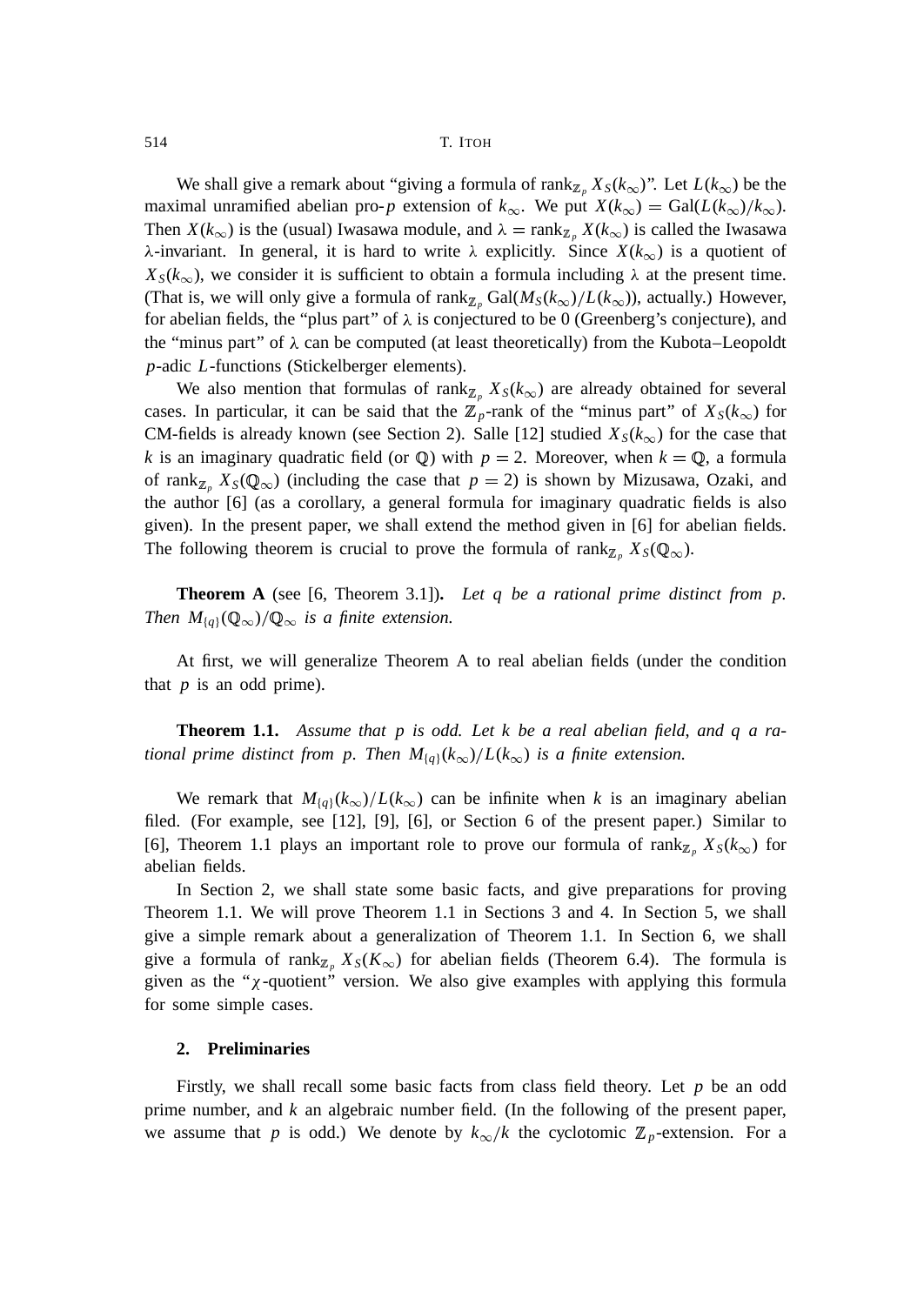non-negative integer *n*, let  $k_n$  be the *n*th layer of  $k_{\infty}/k$  (that is, the unique subfield of  $k_{\infty}$  such that  $k_n/k$  is a cyclic extension of degree  $p^n$ ). Let *S* be a finite set of rational primes which does not include  $p$ . For an algebraic extension (not necessary finite)  $K$ of  $\mathbb{Q}$ , let  $M_S(\mathcal{K})$  be the maximal abelian (pro-)*p*-extension of K unramified outside *S*, and  $L(K)$  the maximal unramified abelian (pro-)*p*-extension of K. For an abelian group *G*, let  $\hat{G}$  be the *p*-adic completion of *G* (that is,  $\hat{G} = \lim G/G^{p^n}$ ).

As noted in Section 1, we shall mainly consider the  $\mathbb{Z}_p$ -rank of Gal( $M_S(k_\infty)/L(k_\infty)$ ). We will write several facts which is also stated in [6]. In this paragraph, assume that *S* is not empty. By class field theory, we have the following exact sequence:

$$
\hat{E}_{k_n} \stackrel{\eta_n}{\rightarrow} \bigoplus_{q \in S} (\widehat{O_{k_n}/q})^{\times} \rightarrow \text{Gal}(M_S(k_n)/L(k_n)) \rightarrow 0,
$$

where  $E_{k_n}$  is the group of units of  $k_n$ ,  $O_{k_n}$  is the ring of integers of  $k_n$ , and  $\eta_n$  is the natural homomorphism induced from the diagonal embedding. (We will give a remark on the structure of  $(O_{k_n}/q)^\times$ . Assume that the prime decomposition of  $q O_{k_n}$  is  $\mathfrak{q}_1^{e_1} \cdots \mathfrak{q}_r^{e_r}$ . Then

$$
\widehat{(O_{k_n}/q)^\times} \cong \bigoplus_{i=1}^r \widehat{(O_{k_n}/\mathfrak{q}_i)^\times}
$$

because  $\widehat{(O_{k_n}/\mathfrak{q}_i^{\ell_i})^{\times}} \cong \widehat{(O_{k_n}/\mathfrak{q}_i)^{\times}}$ .) We put  $E_{\infty} = \varprojlim \hat{E}_{k_n}$ , and  $R_q = \varprojlim \widehat{(O_{k_n}/q)^{\times}}$ , where the projective limits are taken with respect to the natural mappings induced from the norm mapping. Then we obtain the following exact sequence:

$$
E_{\infty} \xrightarrow{\eta_{\infty}} \bigoplus_{q \in S} R_q \to \text{Gal}(M_S(k_{\infty})/L(k_{\infty})) \to 0.
$$

In the cyclotomic  $\mathbb{Z}_p$ -extension, all (finite) primes of *k* are finitely decomposed. Then  $R_q$  is a finitely generated  $\mathbb{Z}_p$ -module. From this, we also see Gal( $M_S(k_\infty)/L(k_\infty)$ ) is finitely generated over  $\mathbb{Z}_p$ . On the other hand, the theorem of Ferrero–Washington [2] implies that Gal( $L(k_{\infty})/k_{\infty}$ ) is a finitely generated  $\mathbb{Z}_p$ -module, if *k* is an abelian field. Hence, we see that for every abelian field *k*,  $X_S(k_\infty)$  is finitely generated over  $\mathbb{Z}_p$ . (We can see that the  $\mathbb{Z}_p$ -rank of  $X_S(k_\infty)$  is always finite in general.) It seems hard to determine the cokernel of  $\eta_{\infty}$  directly.

REMARK. When the base field *k* is a CM-field, the minus part of  $E_{\infty}$  is easy to compute (we are also able to compute the minus part of  $R_q$ ). Hence we can obtain a formula of the  $\mathbb{Z}_p$ -rank of the minus part of Gal $(M_S(k_\infty)/L(k_\infty))$ . This idea is already known (see, e.g., [12], [9], [6]).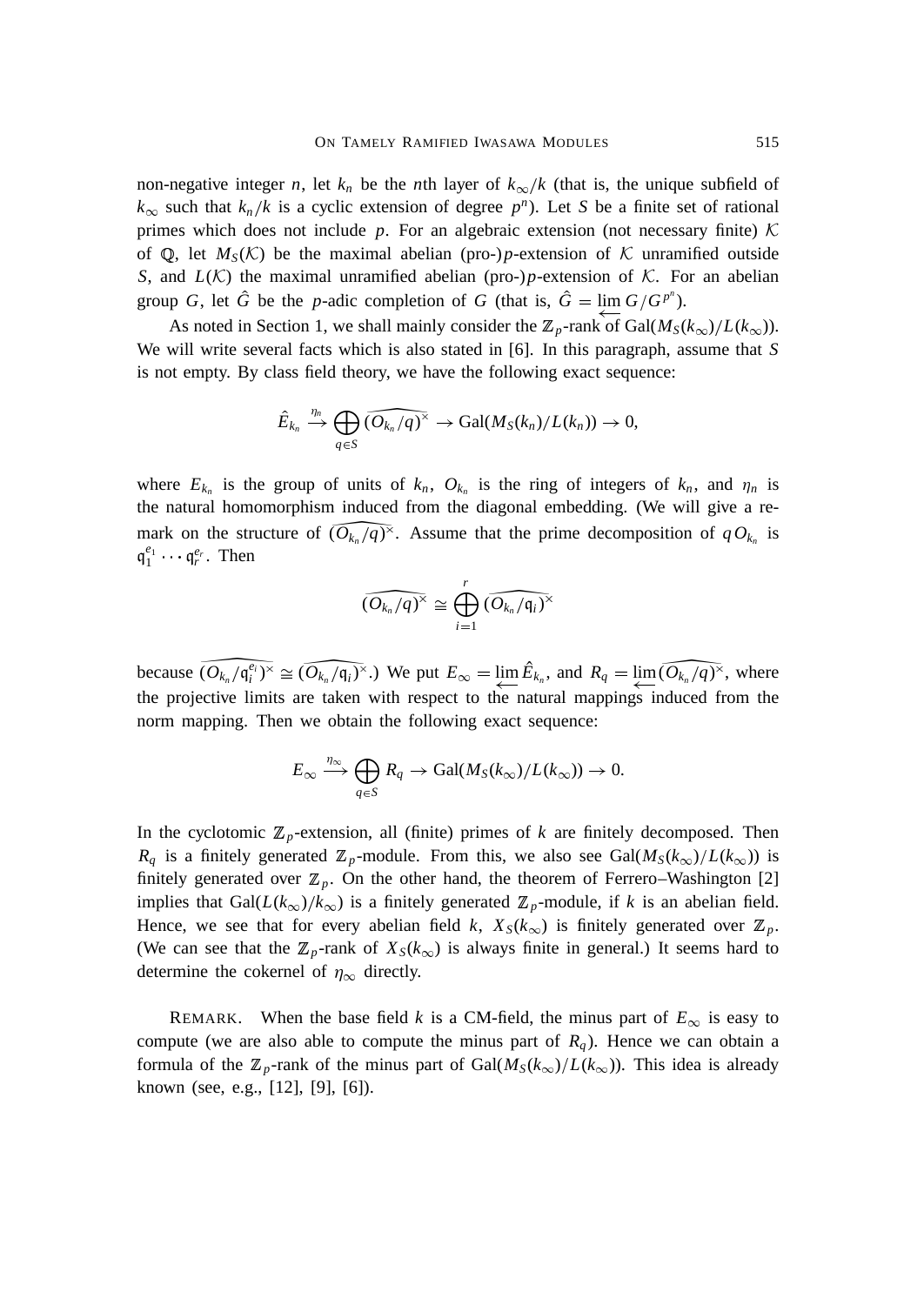Secondly, we shall give some preparations to prove Theorem 1.1. Let be a prime number satisfying  $q \neq p$ . For simplicity, we will write  $M_p(\cdot)$ ,  $M_q(\cdot)$  instead of  $M_{\{p\}}(\cdot)$ ,  $M_{\{q\}}(\cdot)$ , respectively.

**Lemma 2.1.** Let  $k'/k$  be a finite extension of algebraic number fields. If  $Gal(M_q(k'_{\infty})/L(k'_{\infty}))$  *is finite, then*  $Gal(M_q(k_{\infty})/L(k_{\infty}))$  *is also finite.* 

Proof. We may assume that  $k' \cap k_\infty = k$ . Let

$$
N_n: \widehat{(O_{k_n}/q)^\times} \to \widehat{(O_{k_n}/q)^\times}
$$

be the homomorphism induced from the norm mapping. We can see that the order of the cokernel Coker( $N_n$ ) is bounded as  $n \to \infty$ . (Proof: Since there are only finitely many primes in  $k_{\infty}$  lying above q, the *p*-rank of  $(O_{k_n}/q)^{\times}$  is bounded. Moreover, the exponent of Coker( $N_n$ ), is also bounded.) Since Gal( $M_q(k'_n)/L(k'_n)$ ) (resp. Gal( $M_q(k_n)/L(k_n)$ )) is isomorphic to a quotient of  $(O_{k_n}/q)^\times$  (resp.  $(O_{k_n}/q)^\times$ ),  $N_n$  induces the homomorphism  $Gal(M_q(k'_n)/L(k'_n)) \rightarrow Gal(M_q(k_n)/L(k_n))$ . From the above fact, the order of the cokernel is bounded as  $n \to \infty$ .

Assume that  $Gal(M_q(k'_{\infty})/L(k'_{\infty}))$  is finite. Then we can show that the order of  $Gal(M_q(k'_n)/L(k'_n))$  is bounded as  $n \to \infty$ . From the above fact, we see that the order of Gal $(M_q(k'_n)/L(k'_n))$  is also bounded. Hence Gal $(M_q(k_\infty)/L(k_\infty))$  is finite.  $\Box$ 

From Lemma 2.1 and the theorem of Kronecker–Weber, we may replace a real abelian field  $k$  to the maximal real subfield of a cyclotomic filed containing  $k$  to show Theorem 1.1. For a positive integer  $d$ , let  $\mu_d$  be the set of all  $d$ th roots of unity, and  $\mathbb{Q}(\mu_d)$  the *d*th cyclotomic field.

**Lemma 2.2.** *Let f be a positive integer which is prime to p*, *and m a positive integer.* We put  $K = \mathbb{Q}(\mu_{fp^m})$  and  $k = K^+$  (the maximal real subfield of K). If q does *not split in K*/*k*, *then*  $M_q(k_\infty) = L(k_\infty)$ *.* 

Proof. Let q be an arbitrary prime of  $k$  lying above  $q$ . It is well known that if q does not split in K, then the order of  $(O_k/q)^\times$  is not divisible by p. (Proof: We denote by  $k_q$  the completion of k at q. Under the assumption,  $k_q$  does not contain  $\mu_p$ . By the structure of the group of units in  $k_q$ , we obtain the assertion.) Since Gal $(M_q(k)/L(k))$ is isomorphic to a quotient of  $(O_k/q)^{\times}$ , we see  $M_q(k) = L(k)$ .

We note that the *n*th layer  $k_n$  of  $k_{\infty}/k$  is the maximal real subfield of  $\mathbb{Q}(\mu_{fp^{m+n}})$ . Hence by using the same argument, we also see  $M_q(k_n) = L(k_n)$  for all  $n \ge 1$ . This implies that  $M_q(k_\infty) = L(k_\infty)$ .  $\Box$ 

From the above arguments, it is sufficient to prove Theorem 1.1 under the following conditions: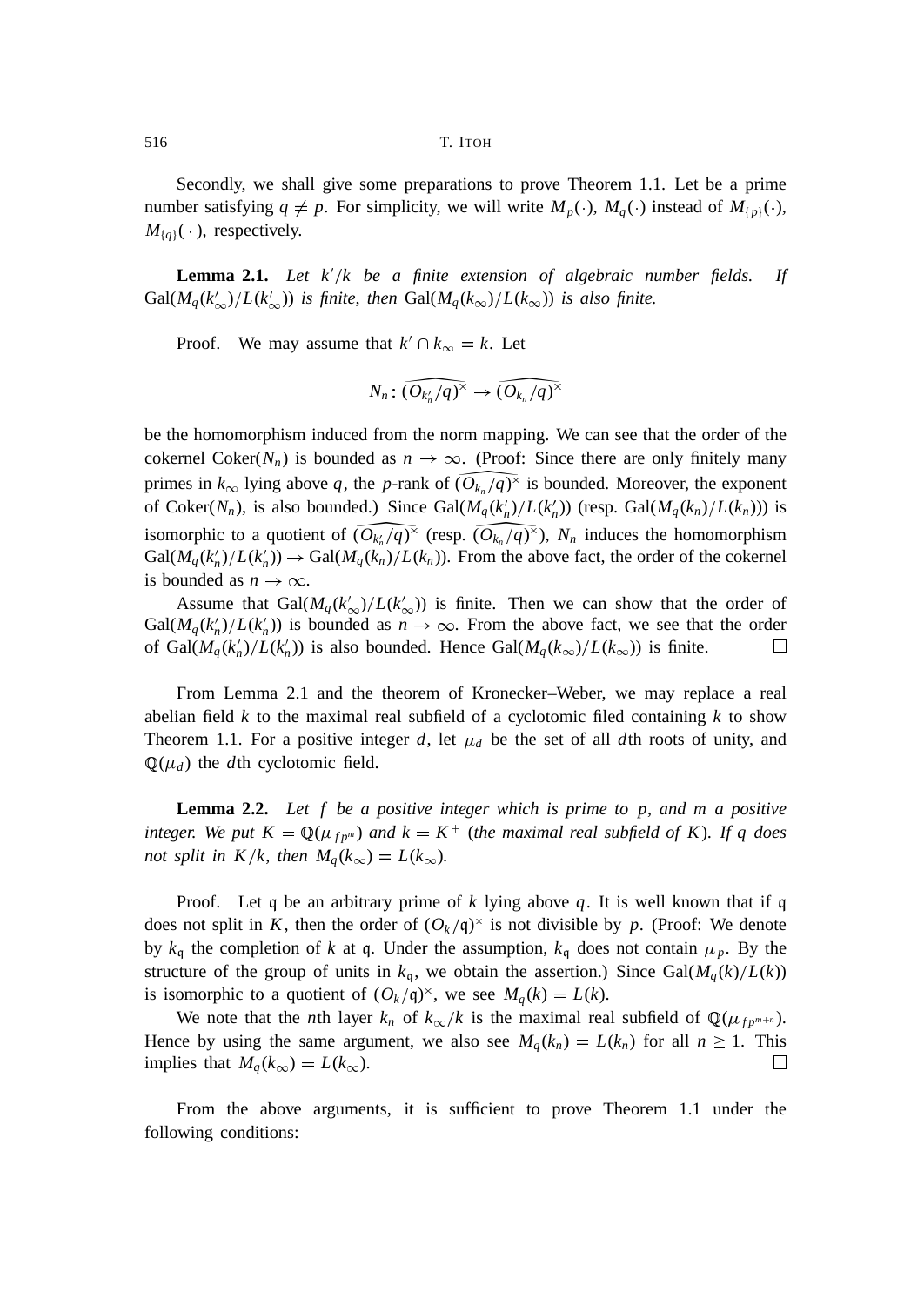(A) *k* is the maximal real subfield of  $K = \mathbb{Q}(\mu_{fp^m})$ , where f and m are positive integers and *f* is prime to *p*. Every prime lying above *q* splits in  $K/k$ , and is not decomposed in  $k_{\infty}/k$  (the latter can be satisfied by taking *m* sufficiently large).

## **3. Properties of certain Kummer extensions**

In this section, we shall give some key results to prove Theorem 1.1. Assume that *K*, *k*, and *q* satisfy (A) in Section 2. We will construct certain infinite Kummer extensions over  $K_{\infty}$ . We shall use some fundamental results given in Khare–Wintenberger [9].

We define the terms Case NS and Case S as follows:

CASE NS: every prime lying above  $p$  does not split in  $K/k$ .

CASE S: every prime lying above *p* splits in  $K/k$ .

Moreover, we use the following notation (in Sections 3 and 4):

- *J*: complex conjugation,
- $q_1, \ldots, q_r$ : prime ideals of *k* lying above *q*,
- $\mathfrak{p}_1, \ldots, \mathfrak{p}_t$ : prime ideals of *k* lying above *p*,
- $\mathfrak{Q}_i, \mathfrak{Q}_i^J$  (*i* = 1, ..., *r*): prime ideals of *K* lying above  $\mathfrak{q}_i$ ,
- $\mathfrak{P}_j$  ( $j = 1, ..., t$ ): (unique) prime ideal of *K* lying above  $\mathfrak{p}_j$  (Case NS),
- $\mathfrak{P}_j, \mathfrak{P}_j^J$   $(j = 1, \ldots, t)$ : prime ideals of *K* lying above  $\mathfrak{p}_j$  (Case S).

Following Greenberg [3], we denote by *s* the number of primes of *k* which is lying above *p* and splits in *K*. Hence we see that  $s = 0$  for Case NS, and  $s = t$  for Case S. Note that every prime lying above *p* are totally ramified in  $k_{\infty}/k$  by the assumption on *k*. Hence *s* is also the number of primes of  $k_{\infty}$  which is lying above *p* and splits in  $K_{\infty}$ .

By the assumption,  $K_{\infty}$  contains all p<sup>*n*</sup>th roots of unity. For an element *x* of  $K^{\times}$ , we define

$$
K_{\infty}(\sqrt[p^{\infty}]{x})=\bigcup_{n\geq 1}K_{\infty}(\sqrt[p^n]{x}).
$$

More precisely,  $K_{\infty}(\sqrt[p]{x})$  is the union of all finite Kummer extensions  $K_n(\sqrt[p^n]{x})$  for  $n \geq 1$  (note that  $K_n$  contains  $\mu_{p^n}$ ). Similarly, for a finitely generated subgroup *T* of  $K^{\times}$ , we define the extension  $K_{\infty}(\sqrt[p]{T})/K_{\infty}$  by adjoining all p<sup>n</sup>th roots of the elements contained in *T*. As noted in [9],  $K_{\infty}(\sqrt[p]{x}) = K_{\infty}$  if and only if *x* is a root of unity.

The following result is helpful to prove the results stated in this section.

**Theorem B** (see Khare–Wintenberger [9, Lemma 2.5])**.** *Let T be a finitely generated subgroup of*  $K^{\times}$ , *and* S *a finite set of* (*finite*) *primes of* K. Let I *be the sub*group of  $Gal(K_{\infty}(P^{\infty} \sqrt{T})/K_{\infty})$  generated by the inertia subgroups for the primes in S. *For a prime*  $\mathfrak{r} \in S$ , *let*  $K_{\mathfrak{r}}$  *be the completion of*  $K$  *at*  $\mathfrak{r}$ *. We denote by*  $\mathcal{T}$  *the closure of the diagonal image of T in*  $\prod_{\tau \in S} K_{\tau}^{\times}$ . (*Recall that*  $K_{\tau}^{\times}$  *is the p-adic completion of*  $K_{\mathfrak{r}}^{\times}$ .) *Then* rank<sub>Z<sub>p</sub></sub>  $\mathcal{I} = \text{rank}_{\mathbb{Z}_p} \mathcal{T}$ .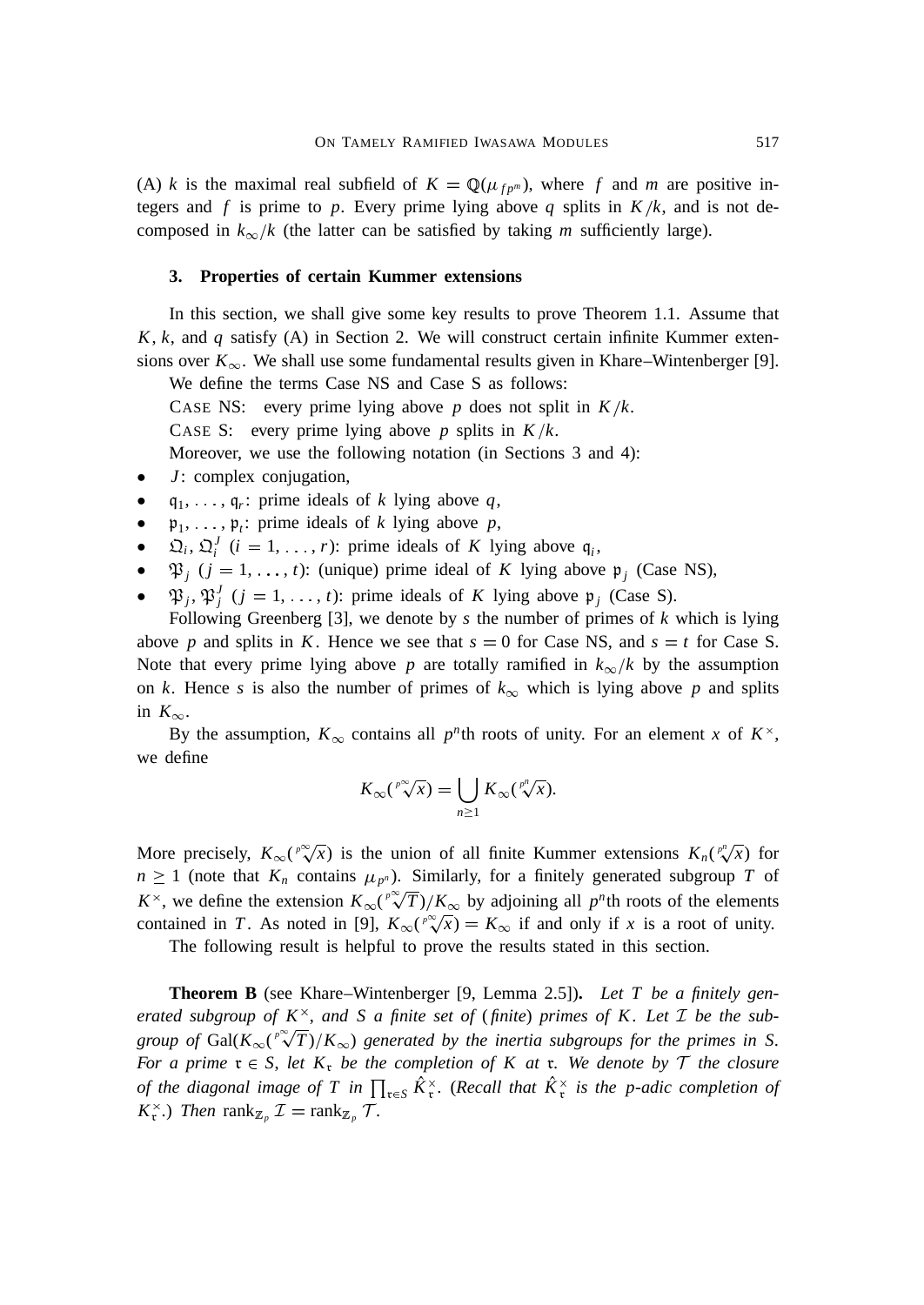We shall construct several Kummer extensions unramified outside  $\{p, q\}$  over  $K_{\infty}$ by following the method given in [6]. (See also Greenberg [4].) Let  $k^D$  be the decomposition field of  $K/\mathbb{Q}$  for *q*. By the assumption,  $k^D$  is an imaginary abelian field and  $[k^D : \mathbb{Q}] = 2r$ . Let  $Q_1, \ldots, Q_r, Q_1^J, \ldots, Q_r^J$  be the primes of  $k^D$  lying below  $\mathfrak{Q}_1, \ldots, \mathfrak{Q}_r, \mathfrak{Q}_1^J, \ldots, \mathfrak{Q}_r^J$  respectively. We can take a positive integer *h* such that •  $Q_1^h$  is a principal ideal generated by  $\alpha_1$ , and

•  $\alpha_1 - 1 \in P$  for every prime ideal *P* of  $k^D$  lying above *p*.

We note that  $Q_1^{\sigma}$  ( $\sigma \in \text{Gal}(k^D/\mathbb{Q})$ ) is the complete set of primes in  $k^D$  lying above q, and  $(Q_1^{\sigma})^h = (\alpha_1^{\sigma})$ . We write all conjugates of  $\alpha_1$  for Gal( $k^D/\mathbb{Q}$ ) as the following:

$$
\alpha_1, \alpha_2, \ldots, \alpha_r, \alpha_1^J, \alpha_2^J, \ldots, \alpha_r^J
$$

(these are distinct elements because q splits completely in  $k^D$ ). Moreover, we put  $\beta_i =$  $\alpha_i/\alpha_i^J$  for  $i = 1, \ldots, r$ .

For Case S (i.e. *p* splits in  $K/k$ ), we define  $\rho_1, \ldots, \rho_t \in K^\times$  as follows. We can take an integer *h*<sup> $\prime$ </sup> such that  $\mathfrak{P}_j^{h'} = (\pi_j)$  for all  $j = 1, ..., t$ . We put  $w_j = |(O_K/\mathfrak{P}_j)^{\times}|$ and  $\rho_j = (\pi_j / \pi_j^J)^{w_j}$  for  $j = 1, ..., t$ .

DEFINITION. We put

$$
T_q = \langle \beta_i \mid i = 1, \ldots, r \rangle,
$$

which is a subgroup of  $(k^D)^{\times}$  (and hence also a subgroup of  $K^{\times}$ ). For Case NS, we put  $T = T_a$ . For Case S, we put

$$
T = \langle \beta_i, \rho_j \mid i = 1, \ldots, r, j = 1, \ldots, t \rangle.
$$

Moreover, we put  $N_q = K_\infty(\sqrt[p^\infty]{T_q})$  and  $N = K_\infty(\sqrt[p^\infty]{T})$ . (Of course,  $N = N_q$  for Case NS.)

**Lemma 3.1.** (1) *N* and  $N_q$  are abelian extensions over  $k_\infty$ . (2)  $N/K_{\infty}$  and  $N_q/K_{\infty}$  are unramified outside {p, q}. (3)  $Gal(N/K_{\infty}) \cong \mathbb{Z}_p^{\oplus r+s}$  and  $Gal(N_q/K_{\infty}) \cong \mathbb{Z}_p^{\oplus r}$ . (*Recall that*  $s = 0$  *for* Case NS, *and*  $s = t$  *for* Case S.)

Proof. (1) Since *J* acts on *T* as  $-1$ , then *J* acts on Gal( $N/K_{\infty}$ ) and the action is trivial. This implies that  $N/k_{\infty}$  is an abelian extension. The assertion for  $N_q$ follows similarly.

(2) Note that all elements contained in *T* (resp.  $T_q$ ) are {*p*,*q*}-units. Hence  $N/K_{\infty}$ (resp.  $N_q/K_\infty$ ) is unramified outside  $\{p, q\}$ . (See, e.g., [9, Proposition 2.4].)

(3) It is easy to see that *T* is a free Z-module of rank  $r + s$ . Let  $\hat{T}$  be the closure of *T* in  $K^{\times}$ . Then the  $\mathbb{Z}_p$ -rank of *T* is  $r + s$ . As noted in [9] (see Remarks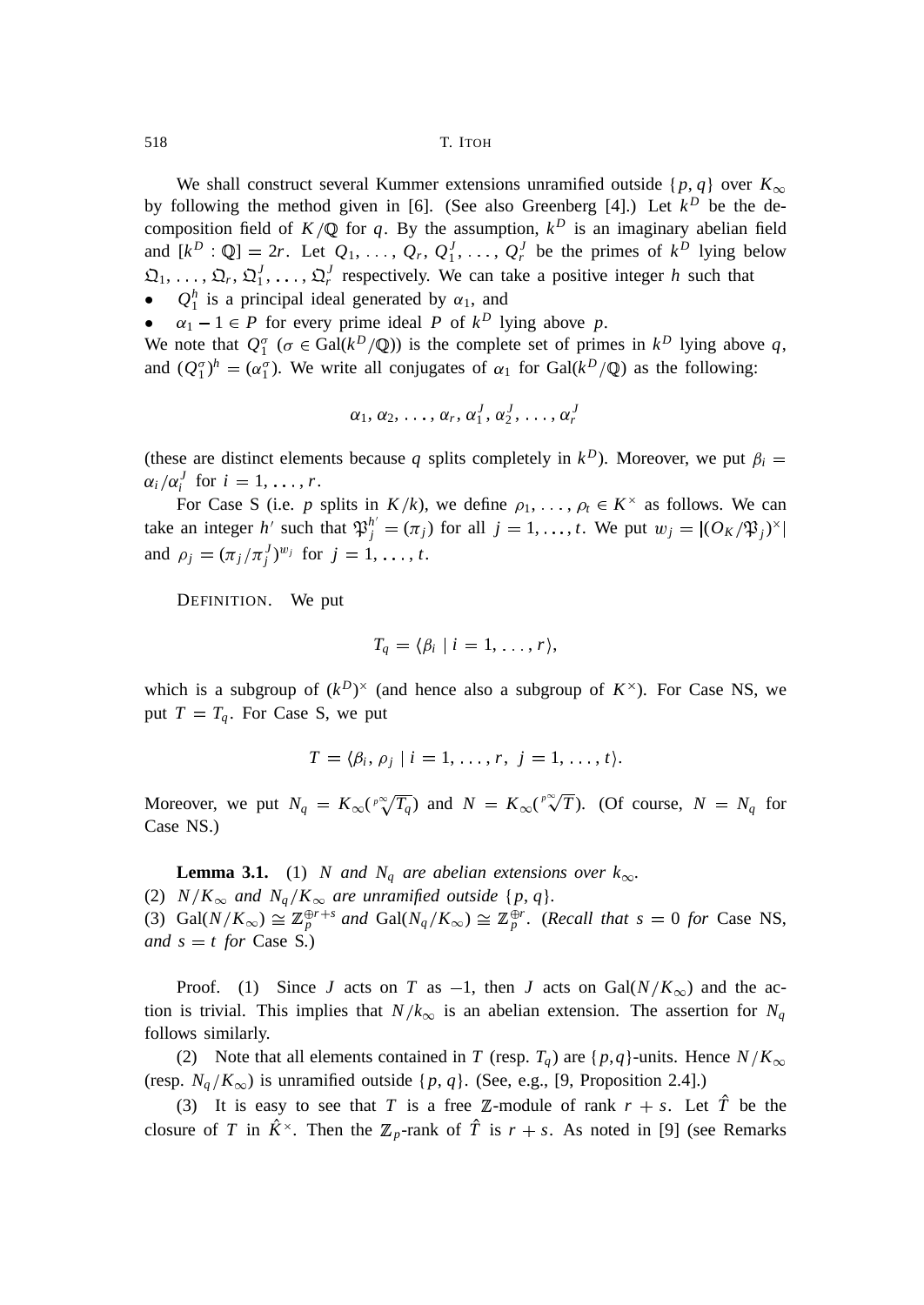after the proof of [9, Lemma 2.2]), this fact implies that  $\text{rank}_{\mathbb{Z}_p} \text{Gal}(N/K_\infty) = r + s$ . Since Gal( $N/K_{\infty}$ ) is generated by  $r + s$  elements, we see that Gal( $N/K_{\infty}$ )  $\cong \mathbb{Z}_p^{\oplus r+s}$ . The assertion for Gal( $N_q/K_\infty$ ) can be proven quite similarly.

**Lemma 3.2** (cf. Greenberg [4]). (1) *For every i* = 1, ..., *r*, *the unique prime lying above*  $\mathfrak{Q}_i$  *is ramified in*  $K_{\infty}(\sqrt[p^\infty]{\beta_i})/K_{\infty}$ . (2)  $N_q \cap M_p(K_\infty)$  *is a finite extension over*  $K_\infty$ *.* 

Proof. The assertions can be shown easily by using Theorem B. Note that (2) is already mentioned in [4, p. 149].  $\Box$ 

**Proposition 3.3.** Let  $\mathcal{I}_p$  be the subgroup of Gal( $N/K_\infty$ ) generated by all inertia *groups for the prime lying above p. Then*  $\mathcal{I}_p$  *has finite index in* Gal( $N/K_{\infty}$ )*.* 

Proof. First, we consider Case NS. We assume that  $p$  does not split in  $K/k$ . Hence  $s = 0$ ,  $T = T_q$ ,  $N = N_q$ , and there are just *t* primes in *K* lying above *p*. By Lemma 3.1, it is sufficient to show that rank<sub> $\mathbb{Z}_p$ </sub>  $\mathbb{Z}_p = r$ . Let  $\mathcal{T}_q$  be the closure of the diagonal image of  $T_q$  in  $\prod_{j=1}^t \hat{K}_{\mathfrak{P}_j}^{\times}$ . By Theorem B, we see that  $\text{rank}_{\mathbb{Z}_p} \mathcal{I}_p = \text{rank}_{\mathbb{Z}_p} \mathcal{T}_q$ , hence we shall show rank<sub> $\mathbb{Z}_p$ </sub>  $\mathcal{T}_p = r$ .

Recall that  $k^D$  is the decomposition field of  $K/\mathbb{Q}$  for *q*, and  $T_q$  is also a subgroup of  $(k^D)^{\times}$ . We denote by  $P_1, \ldots, P_u$  the primes of  $k^D$  lying above p (where  $u \le t$ ). Let  $\mathcal{T}_q'$  be the closure of the diagonal image of  $T_q$  in  $\prod_{h=1}^u \widetilde{(k_{P_h}^D)}^{\times}$ .

We claim that  $rank_{\mathbb{Z}_p} \mathcal{T}_q = rank_{\mathbb{Z}_p} \mathcal{T}_q$ . By the definition of  $\mathcal{T}_q$ , every element *x* of *T<sub>q</sub>* satisfies  $x - 1 \in P_h$  for all  $h = 1, \ldots, u$ . Let  $\mathcal{U}_{P_h}^1$  be the group of principal units of  $k_{P_h}^D$ . We see that  $\mathcal{T}_q^{\prime}$  is contained in  $\prod_{h=1}^u \mathcal{U}_{P_h}^1$ . Let  $\iota$  be the homomorphism

$$
\prod_{h=1}^u \mathcal{U}_{P_h}^1 \to \prod_{j=1}^t \mathcal{U}_{\mathfrak{P}_j}^1
$$

induced from the diagonal embedding  $\mathcal{U}_{P_h}^1 \to \prod_{\mathfrak{P}\mid p_h} \mathcal{U}_{\mathfrak{P}}^1$ . We can see that  $\iota$  is injective, and  $\iota(\mathcal{T}'_q) = \mathcal{T}_q$ . Then the claim follows.

We shall recall the argument given in Brumer's proof of Leopoldt's conjecture for abelian fields (see [1], [15]). Assume that  $\text{rank}_{\mathbb{Z}_p} \mathcal{T}'_q < r$ . Then there are elements  $a_1, \ldots, a_r$  of  $\mathbb{Z}_p$  which satisfies

$$
\beta_1^{a_1} \beta_2^{a_2} \cdots \beta_r^{a_r} = 1 \quad \text{in} \quad \mathcal{U}_{P_h}^1
$$

for all  $h = 1, \ldots, u$ , and  $a_i \neq 0$  with some *i*. Since  $\beta_i = \alpha_i / \alpha_i^J$  and  $\alpha_i$  is a conjugate of  $\alpha_1$ , we also see that

$$
\prod_{\sigma \in \text{Gal}(k^D/\mathbb{Q})} (\alpha_1^{\sigma \tau^{-1}})^{x(\sigma)} = 1 \quad \text{in} \quad \mathcal{U}_{P_1}^1
$$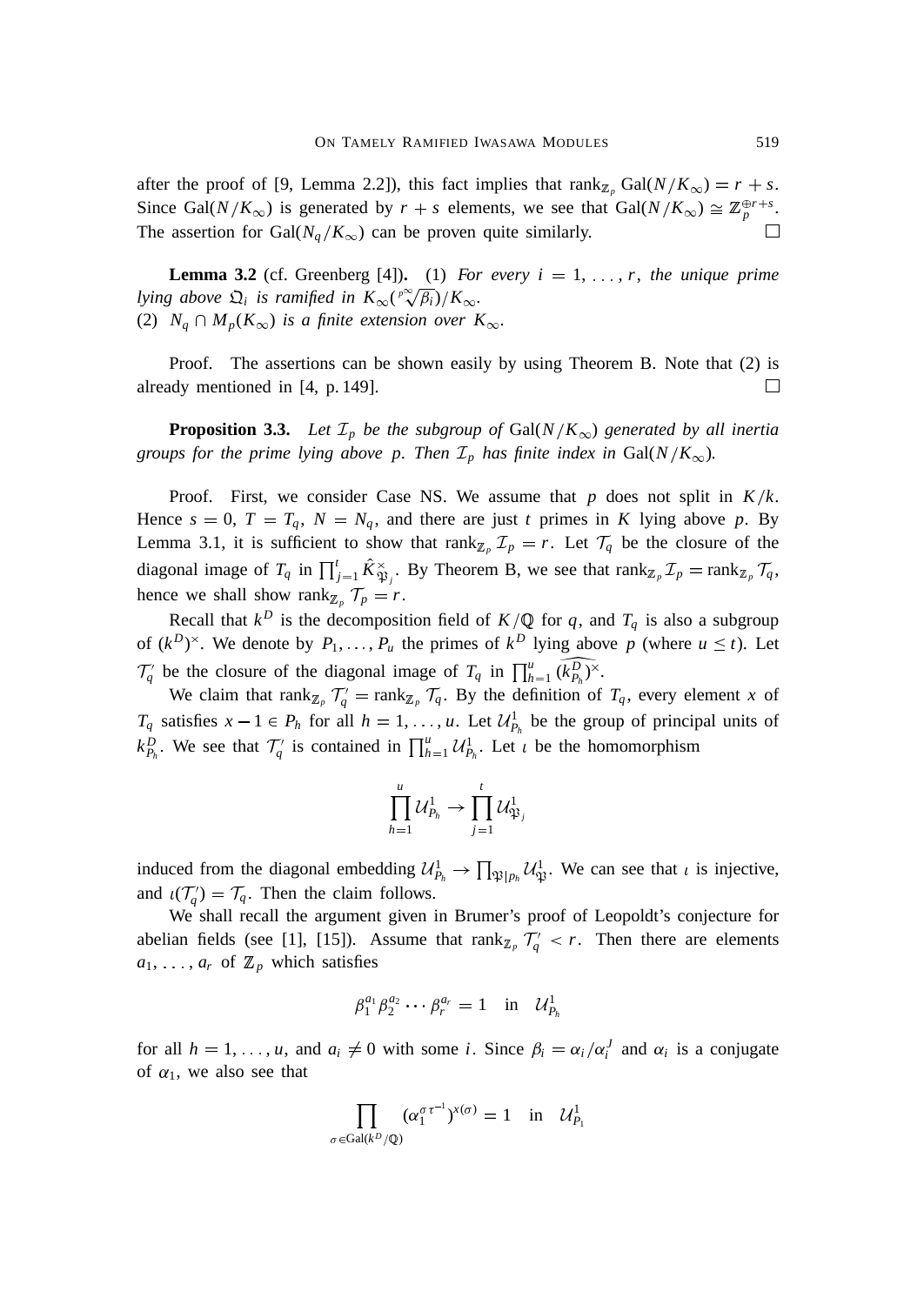for all  $\tau \in \text{Gal}(k^D/\mathbb{Q})$ , where  $x(\sigma) \in \mathbb{Z}_p$  satisfying  $x(\sigma) \neq 0$  with some  $\sigma$ . Fix an embedding  $k_{P_1}^D \to \mathbb{C}_p$ . By taking the *p*-adic logarithm of the above equation, we see

$$
\sum_{\sigma \in \text{Gal}(k^D/\mathbb{Q})} x(\sigma) \log_p \alpha_1^{\sigma \tau^{-1}} = 0.
$$

This implies that the determinant of the matrix  $(\log_p \alpha_1^{\sigma \tau^{-1}})_{\sigma,\tau}$  is 0.

On the other hand,  $\alpha_1, \ldots, \alpha_r, \alpha_1^J, \ldots, \alpha_r^J$  are multiplicative independent in  $(k^D)^{\times}$ . Then we can see that  $\log_p \alpha_1, \ldots, \log_p \alpha_r, \log_p \alpha_1^J, \ldots, \log_p \alpha_r^J$  are linearly independent over <sup>Q</sup>. By Baker–Brumer's theorem (see Brumer [1], Washington [15, Theorem 5.29]), they are also linearly independent over  $\overline{Q}$  in  $\mathbb{C}_p$ . Hence the determinant of the matrix  $(\log_p \alpha_1^{\sigma \tau^{-1}})_{\sigma,\tau}$  is *not* 0. (This follows from the argument given in the proof of [6, Lemma 3.4] which uses [15, Lemma 5.26 (a)].) It is a contradiction. Then we conclude that

$$
\operatorname{rank}_{\mathbb{Z}_p} \mathcal{T}'_q = \operatorname{rank}_{\mathbb{Z}_p} \mathcal{T}_q = \operatorname{rank}_{\mathbb{Z}_p} \mathcal{I}_p = r.
$$

Next, we shall consider Case S. Assume that *p* splits in  $K/k$ . That is,  $s = t$  and the number of primes of  $K$  lying above  $p$  is 2 $t$ . The outline of the proof is the same as Case NS. Let T be the closure of the diagonal image of T in  $\prod_{j=1}^{t} \hat{K}_{\mathfrak{P}_j}^{\times} \times \prod_{j=1}^{t} \hat{K}_{\mathfrak{P}_j}^{\times}$ . In this case, we shall show rank<sub> $\mathbb{Z}_p$ </sub>  $\mathcal{T} = r + t$ .

Assume that rank<sub> $\mathbb{Z}_p$ </sub>  $\mathcal{T} < r + t$ . Then there are elements  $a_1, \ldots, a_{r+t}$  of  $\mathbb{Z}_p$  which satisfies

$$
\beta_1^{a_1} \beta_2^{a_2} \cdots \beta_r^{a_r} \rho_1^{a_{r+1}} \rho_2^{a_{r+2}} \cdots \rho_t^{a_{r+t}} = 1 \text{ in } \hat{K}_{\mathfrak{P}_j}^{\times},
$$

and

$$
\beta_1^{a_1} \beta_2^{a_2} \cdots \beta_r^{a_r} \rho_1^{a_{r+1}} \rho_2^{a_{r+2}} \cdots \rho_t^{a_{r+t}} = 1 \text{ in } \hat{K}_{\mathfrak{P}_j}^{\times}
$$

for all  $1 \le j \le t$ , and  $a_i \ne 0$  with some *i*. However,  $v_{\mathfrak{P}_j}(\rho_j) \ne 0$  (for  $1 \le j \le t$ ) by the definition of  $\rho_j$ . (Here,  $v_{\mathfrak{P}_j}$  is the normalized additive valuation of *K* with respect to  $\mathfrak{P}_j$ .) This fact implies that  $a_{r+j}$  must be 0 for  $1 \leq j \leq t$ . Hence we obtain the equalities

$$
\beta_1^{a_1} \beta_2^{a_2} \cdots \beta_r^{a_r} = 1 \quad \text{in} \quad \mathcal{U}_{\mathfrak{P}_j}^1
$$

,

and

$$
\beta_1^{a_1} \beta_2^{a_2} \cdots \beta_r^{a_r} = 1 \quad \text{in} \quad \mathcal{U}_{\mathfrak{P}_j}^1
$$

for all  $1 \leq j \leq t$ . Recall that  $k^D$  is the decomposition field of  $K/\mathbb{Q}$  for q. We denote by  $P_1, \ldots, P_u$  the primes of  $k^D$  lying above p. As noted before (in the proof for Case NS), we can show  $\mathcal{U}_{P_h}^1 \to \prod_{\mathfrak{P} | P_h} \mathcal{U}_{\mathfrak{P}}^1$  is injective. Hence we see

$$
\beta_1^{a_1}\beta_2^{a_2}\cdots \beta_r^{a_r}=1 \text{ in } \mathcal{U}_{P_h}^1
$$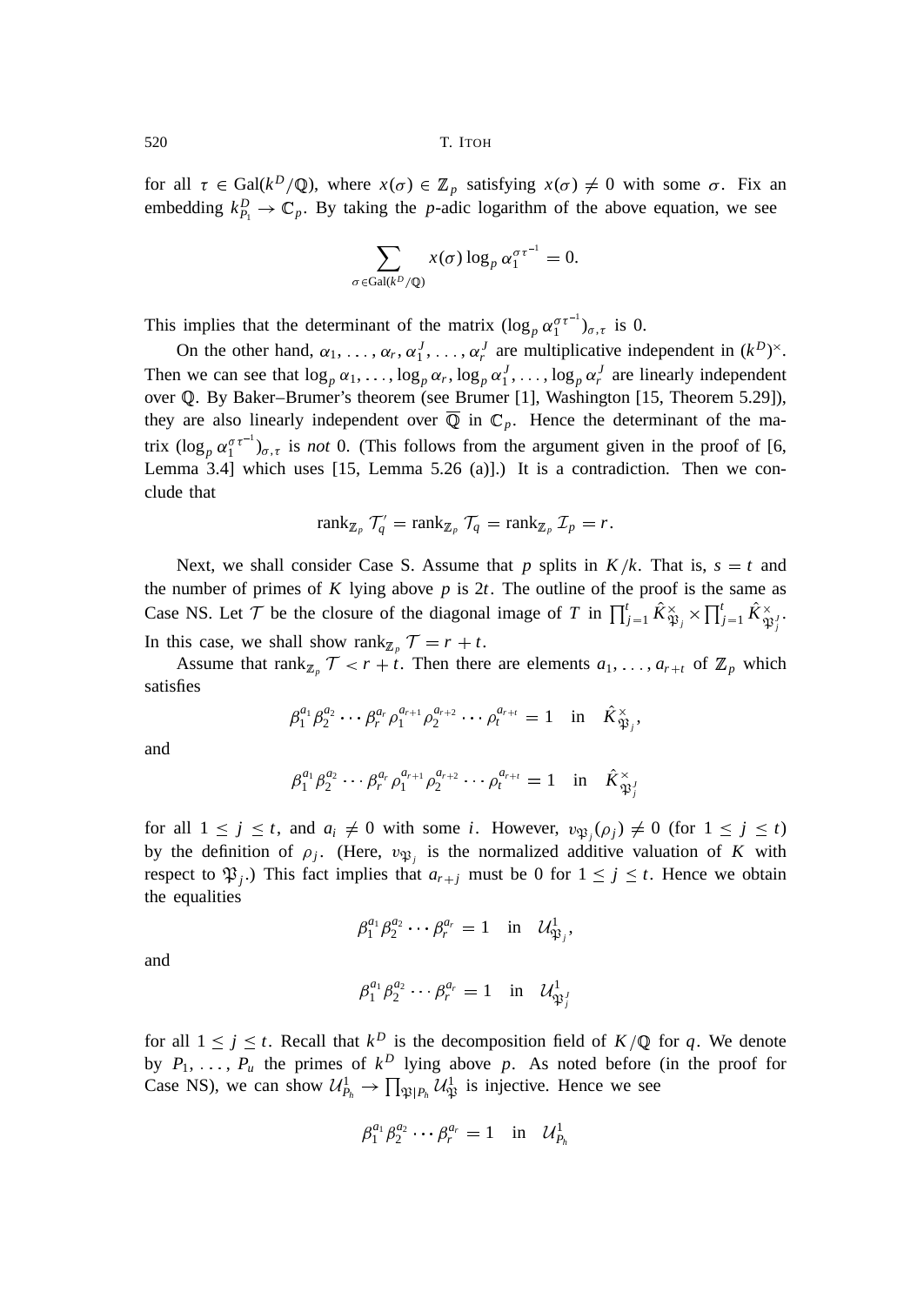for all  $1 \leq h \leq u$ , and  $a_i \neq 0$  with some *i*. The rest of the proof is quite same as that of for Case NS.  $\Box$ 

Since *N* is an abelian extension of  $k_{\infty}$ , we can take a unique intermediate field  $N^+$  of  $N/k_{\infty}$  which satisfies  $Gal(N^+/k_{\infty}) \cong \mathbb{Z}_p^{\oplus r+s}$ . Similarly, we are also able to take a unique intermediate field  $N_q^+$  of  $N_q/k_\infty$  satisfying  $Gal(N_q^+/k_\infty) \cong \mathbb{Z}_p^{\oplus r}$ . (Note that  $N_q^+ \subseteq N^+$ , and  $N_q^+ = N^+$  for Case NS.) Then we obtain the following:

**Proposition 3.4.**  $N^+/k_{\infty}$  is unramified outside  $\{p, q\}$ , and a subgroup of  $Gal(N^+/k_{\infty})$  generated by the inertia groups for the primes lying above p has finite *index.*  $N_q^+ \cap M_p(k_\infty)/k_\infty$  *is a finite extension.* 

# **4. Proof of Theorem 1.1**

We will use the same notation and symbols defined in Section 3. Our strategy of the proof of Theorem 1.1 is similar to that of Theorem A. However, our situation has a difficulty which comes from the fact that  $Gal(M_p(k_{\infty})/k_{\infty})$  can be non-trivial. Assume that  $K$ ,  $k$ , and  $q$  satisfy (A) stated in Section 2.

We shall recall and define the following symbols:

- *M*<sub>*p*,*q*</sub>( $k_{\infty}$ ): the maximal abelian pro-*p* extension of  $k_{\infty}$  unramified outside {*p*, *q*},
- $M_p(k_\infty)$ : the maximal abelian pro-*p* extension of  $k_\infty$  unramified outside *p*,
- $M_q(k_\infty)$ : the maximal abelian pro-*p* extension of  $k_\infty$  unramified outside *q*,
- *L*( $k_{\infty}$ ): the maximal unramified pro-*p* abelian extension of  $k_{\infty}$ ,
- $\mathfrak{X}_{p,q}(k_{\infty}) = \text{Gal}(M_{p,q}(k_{\infty})/k_{\infty}),$
- $\mathfrak{X}_p(k_\infty) = \text{Gal}(M_p(k_\infty)/k_\infty),$
- $X_q(k_\infty) = \text{Gal}(M_q(k_\infty)/k_\infty),$
- $X(k_{\infty}) = \text{Gal}(L(k_{\infty})/k_{\infty}).$ We also define the following notation:
- $\Gamma = \text{Gal}(K_{\infty}/K)$  (we often identify  $\Gamma$  with  $\text{Gal}(k_{\infty}/k)$ ),
- $\gamma$ : fixed topological generator of  $\Gamma$ ,
- $\kappa$ : (*p*-adic) cyclotomic character of  $\Gamma$ ,
- $\Lambda = \mathbb{Z}_p[[T]] \cong \mathbb{Z}_p[[\Gamma]] : 1 + T \leftrightarrow \gamma,$
- $\dot{T} = \kappa (\gamma) (1 + T)^{-1} 1 \in \Lambda.$

We note that  $\mathfrak{X}_{p,q}(k_{\infty}), \mathfrak{X}_{p}(k_{\infty}), X_{q}(k_{\infty}), X(k_{\infty}),$  and  $Gal(M_{p}(k_{\infty})/L(k_{\infty}))$  are finitely generated torsion  $\Lambda$ -modules.

For a finitely generated torsion  $\Lambda$ -module *A*, we denote by char $\Lambda$  *A* the characteristic ideal of *A*. For finitely generated torsion  $\Lambda$ -modules *A* and *B*, we write  $A \sim B$ when they are pseudo-isomorphic. We denote by  $X(K_{\infty})^{-} := X(K_{\infty})^{1-J}$  the minus part of  $X(K_{\infty})$ .

We recall the fact that  $\mathfrak{X}_p(k_\infty)$  relates to  $X(K_\infty)^{-1}$  by Kummer duality (see, e.g., [15]). Let  $f(T) \in \Lambda$  be a generator of char<sub> $\Lambda$ </sub>  $X(K_{\infty})^{-}$ . We note that  $f(T)$  is not divisible by  $p$  because  $K$  is an abelian field (Ferrero–Washington's theorem [2]). It is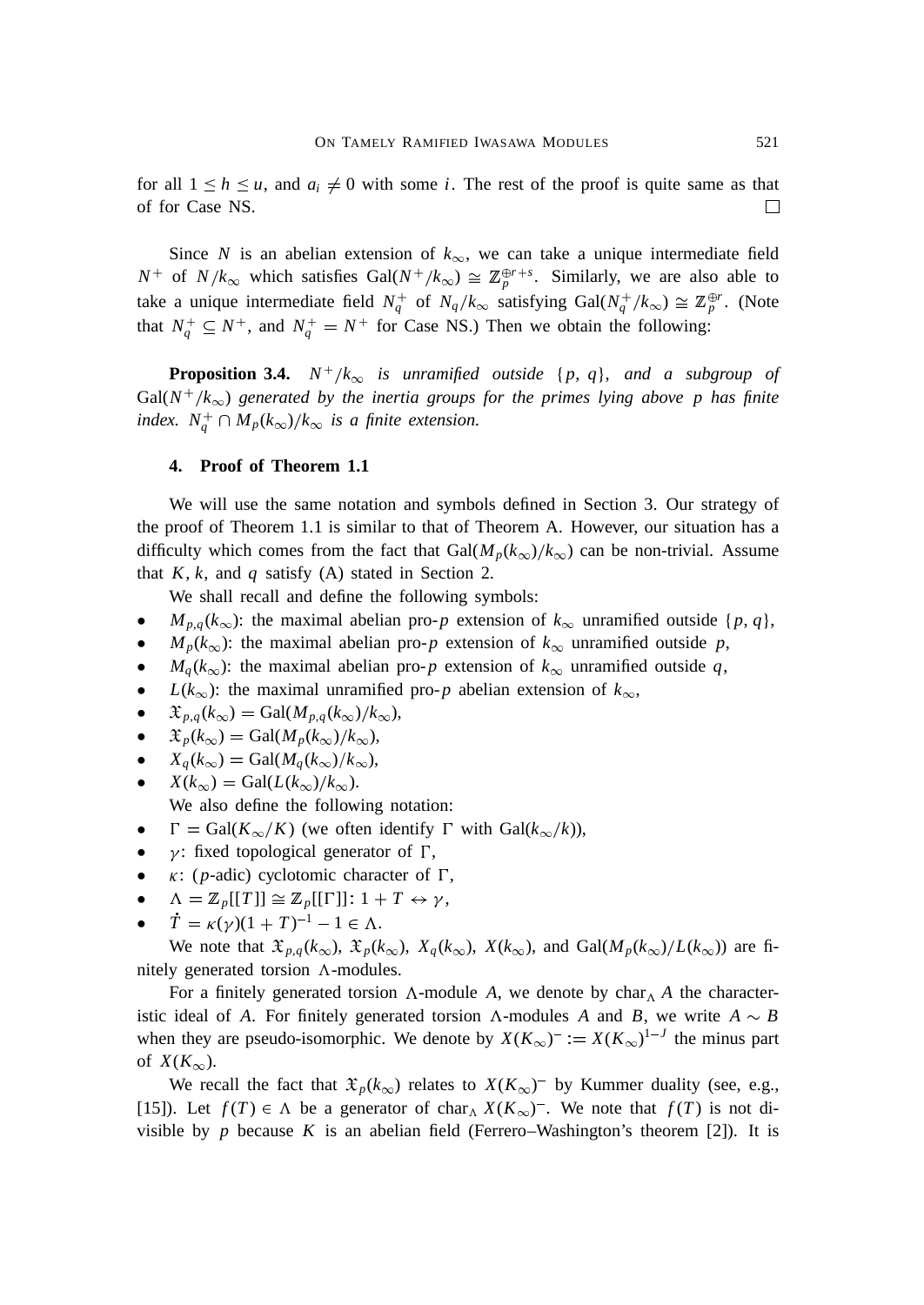known that  $f(T) \in \Lambda$  generates char<sub> $\Lambda$ </sub>  $\mathfrak{X}_p(k_\infty)$ . By a result of Greenberg [3], we know that the power of *T* dividing  $f(T)$  is  $T<sup>s</sup>$ , where  $s = 0$  for Case NS, and  $s = t$  for Case S. Hence the power of  $\dot{T}$  dividing  $f(\dot{T})$  is just  $\dot{T}^s$ . For Case NS, we see that  $f(T)$  is prime to  $T$ .

For  $i = 1, \ldots, t$ , let  $k_{n,i}$  be the completion of  $k_n$  at the unique prime lying above  $\mathfrak{p}_i$ , and  $\mathcal{U}^1(k_{n,i})$  the group of principal units in  $k_{n,i}$ . Let  $\phi(E_{k_n})$  be the diagonal image of  $E_{k_n}$  in  $\prod_i k_{n,i}^{\times}$ , and  $\mathcal{E}_n$  the closure of  $\phi(E_{k_n}) \cap \prod_i \mathcal{U}^1(k_{n,i})$ . We put  $\mathcal{U} = \underline{\lim}_{i} \prod_i \mathcal{U}^1(k_{n,i})$ , and  $\mathcal{E} = \lim_{n \to \infty} \mathcal{E}_n$ , where the projective limits are taken with respect to the norm map-pings. Recall the exact sequence:

$$
0 \to \text{Gal}(M_p(k_\infty)/L(k_\infty)) \to \mathfrak{X}_p(k_\infty) \to X(k_\infty) \to 0,
$$

and the fact that  $Gal(M_p(k_{\infty})/L(k_{\infty})) \cong \mathcal{U}/\mathcal{E}$  (see [15, Corollary 13.6]). We note that  $\lim_{n \to \infty} U^1(k_{n,i})$  contains  $\lim_{n \to \infty} \mu_{p^n} \cong \Lambda/T$  for Case S (see [13], etc.). Hence U contains a submodule which is isomorphic to  $(\Lambda/T)^{\oplus s}$ . We also note that  $\mathcal{E}_n$  has no non-trivial  $\mathbb{Z}_p$ -torsion element (see, e.g., [14, Lemma 3.3]). From the above facts, we obtain the following:

**Lemma 4.1.** *There is a pseudo-isomorphism of finitely generated torsion* <sup>3</sup>*-modules*:

$$
\text{Gal}(M_p(k_\infty)/L(k_\infty)) \sim (\Lambda/\dot{T})^{\oplus s} \oplus E,
$$

*where E* is an elementary torsion  $\Lambda$ -module (see [7], [11, (5.3.9) Definition], [15, Chapter 15]) *whose characteristic ideal is prime to* (*T*<sup>P</sup> )*. Moreover*, *the characteristic ideal of*  $X(k_{\infty})$  *is prime to* (*T*). (*See also* [14]*.*)

Let  $N^+$  and  $N_q^+$  be extensions over  $k_{\infty}$  defined in Section 3 (see the paragraph before Proposition 3.4).

**Lemma 4.2** (see also Greenberg [4]).  $M_{p,q}(k_{\infty}) = M_p(k_{\infty})N_q^+$ .

Proof. Although this fact is already shown in [4, pp. 148–149], we will give a detailed proof for a convenient to the reader (and our proof is slightly different). Let  $M_{p,q}(k_{\infty})$  be the maximal pro-*p* extension of  $k_{\infty}$  unramified outside {*p*, *q*}. By Theorem 3 of Iwasawa [8] and Ferrero–Washington's theorem [2], we see that Gal( $M_{p,q}(k_{\infty})/k_{\infty}$ ) is a free pro-*p* group whose minimal number of generators is  $\lambda^-$  + *r*, where  $\lambda^-$  = rank<sub>Z<sub>p</sub></sub>  $X(K_\infty)^-$ . (Note that every prime lying above *q* actually ramifies in  $M_{p,q}(k_{\infty})/k_{\infty}$  by Lemma 3.2.) By taking the abelian quotient of Gal( $M_{p,q}(k_{\infty})/k_{\infty}$ ), we see that  $\mathfrak{X}_{p,q}(k_{\infty}) \cong \mathbb{Z}_p^{\oplus \lambda^{-}+r}$  as a  $\mathbb{Z}_p$ -module.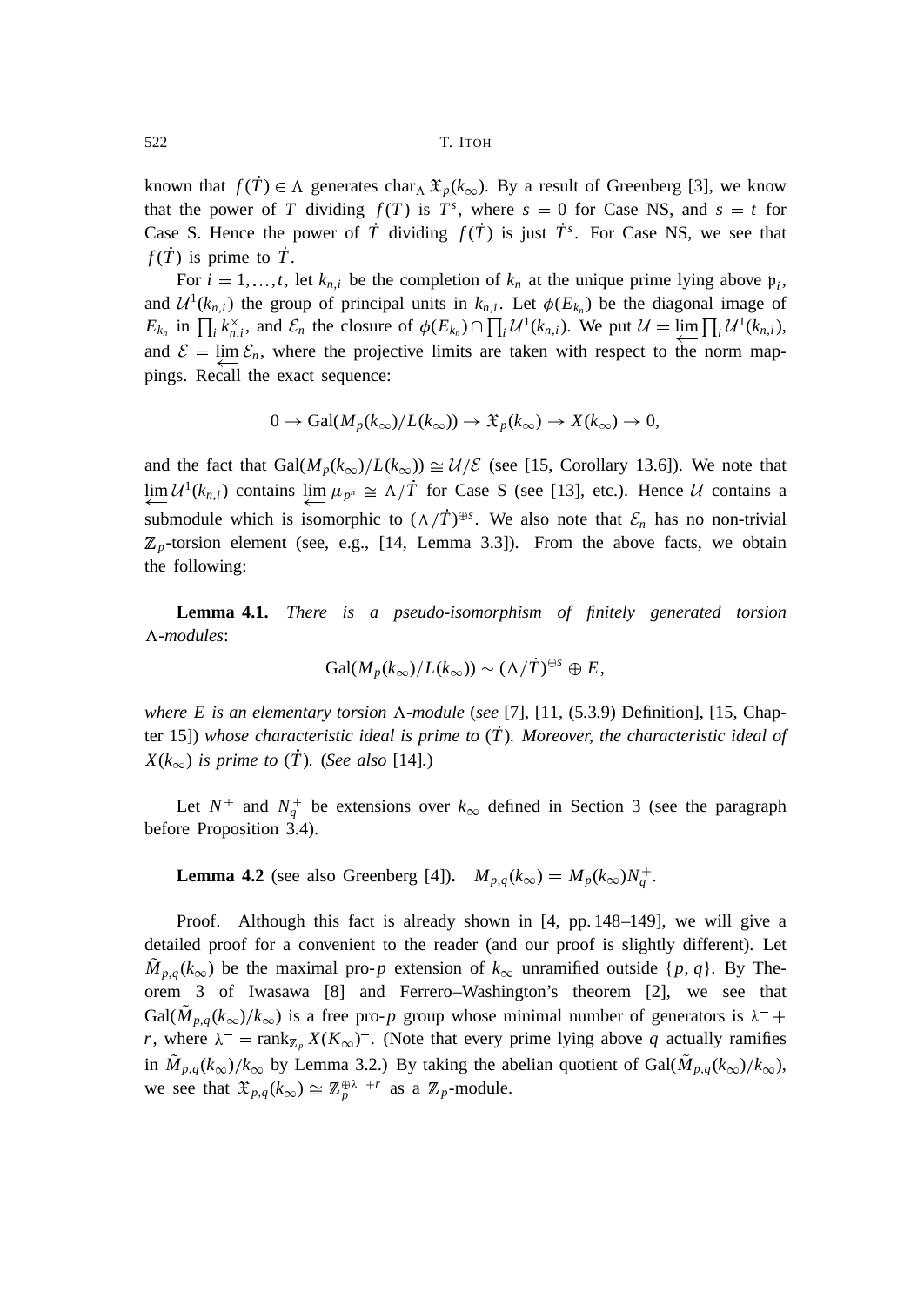On the other hand, we see that  $M_p(k_{\infty}) \cap N_q^+/k_{\infty}$  is a finite extension by Proposition 3.4. Hence

$$
\operatorname{rank}_{\mathbb{Z}_p} \operatorname{Gal}(M_p(k_\infty)N_q^+/k_\infty) = \operatorname{rank}_{\mathbb{Z}_p} \mathfrak{X}_p(k_\infty) + r = \lambda^- + r.
$$

Since  $N_q^+/k_{\infty}$  is unramified outside  $\{p, q\}$ , we see  $M_{p,q}(k_{\infty}) \supseteq M_p(k_{\infty})N_q^+$ . Then we have a surjection of finitely generated  $\mathbb{Z}_p$ -modules  $\mathfrak{X}_{p,q}(k_\infty) \to \text{Gal}(M_p(k_\infty)N_q^+/k_\infty)$ whose kernel is finite. However  $\mathfrak{X}_{p,q}(k_{\infty})$  has no non-trivial  $\mathbb{Z}_p$ -torsion element, and hence we conclude that  $M_{p,q}(k_{\infty}) = M_p(k_{\infty})N_q^+$ . П

For a finitely generated torsion  $\Lambda$ -module  $A$ , we can define the "multiplication by *T* endomorphism" of *A*, and we denote by  $A[T]$  (resp.  $A/T$ ) its kernel (resp. cokernel):

$$
0 \to A[T] \to A \xrightarrow{\dot{T}} A \to A/\dot{T} \to 0.
$$

Note that  $\Gamma$  acts on Gal $(M_{p,q}(k_{\infty})/L(k_{\infty}))$  and then it is also a finitely generated torsion  $\Lambda$ -module. Let *M'* be the intermediate field of  $M_{p,q}(k_{\infty})/L(k_{\infty})$  corresponding to *T* Gal( $M_{p,q}(k_{\infty})/L(k_{\infty})$ ). Hence Gal( $M'/L(k_{\infty})$ ) is isomorphic to

$$
Gal(M_{p,q}(k_{\infty})/L(k_{\infty}))/T.
$$

**Lemma 4.3.**  $M_q(k_\infty)$  is contained in M'.

Proof. By class field theory,  $Gal(M_q(k_{\infty})/L(k_{\infty}))$  is isomorphic to a quotient of  $\lim_{\Delta}(\widehat{O}_{k_n}/q)^{\times}$ . As a  $\Lambda$ -module,  $\lim_{\Delta}(\widehat{O}_{k_n}/q)^{\times}$  is isomorphic to  $(\Lambda/T)^{\oplus r}$ . Hence *T* annihilates Gal( $M_q(k_\infty)/L(k_\infty)$ ), and then Gal( $M_q(k_\infty)/L(k_\infty)/T = \text{Gal}(M_q(k_\infty)/L(k_\infty))$ . From the restriction map

$$
Gal(M_{p,q}(k_{\infty})/L(k_{\infty})) \to Gal(M_q(k_{\infty})/L(k_{\infty})) \to 0,
$$

we obtain a surjection

$$
\text{Gal}(M_{p,q}(k_{\infty})/L(k_{\infty}))/T \to \text{Gal}(M_q(k_{\infty})/L(k_{\infty})) \to 0.
$$

By the definition of *M'*, we see  $M_q(k_\infty) \subseteq M'$ .

**Lemma 4.4.**  $L(k_{\infty})N^+$  is contained in M'.

Proof. Note that  $Gal(L(k_{\infty}))N^{+}/L(k_{\infty})) \cong Gal(N^{+}/N^{+} \cap L(k_{\infty}))$ , and  $Gal(N^+/N^+ \cap L(k_{\infty}))$  is a subgroup of  $Gal(N^+/k_{\infty})$ . By the construction of  $N^+$ , we see that *T* annihilates Gal( $N^+/k_{\infty}$ ), and hence it also annihilates Gal( $L(k_{\infty})N^+/L(k_{\infty})$ ). The rest of the proof is similar to that of Lemma 4.3. $\Box$ 

 $\Box$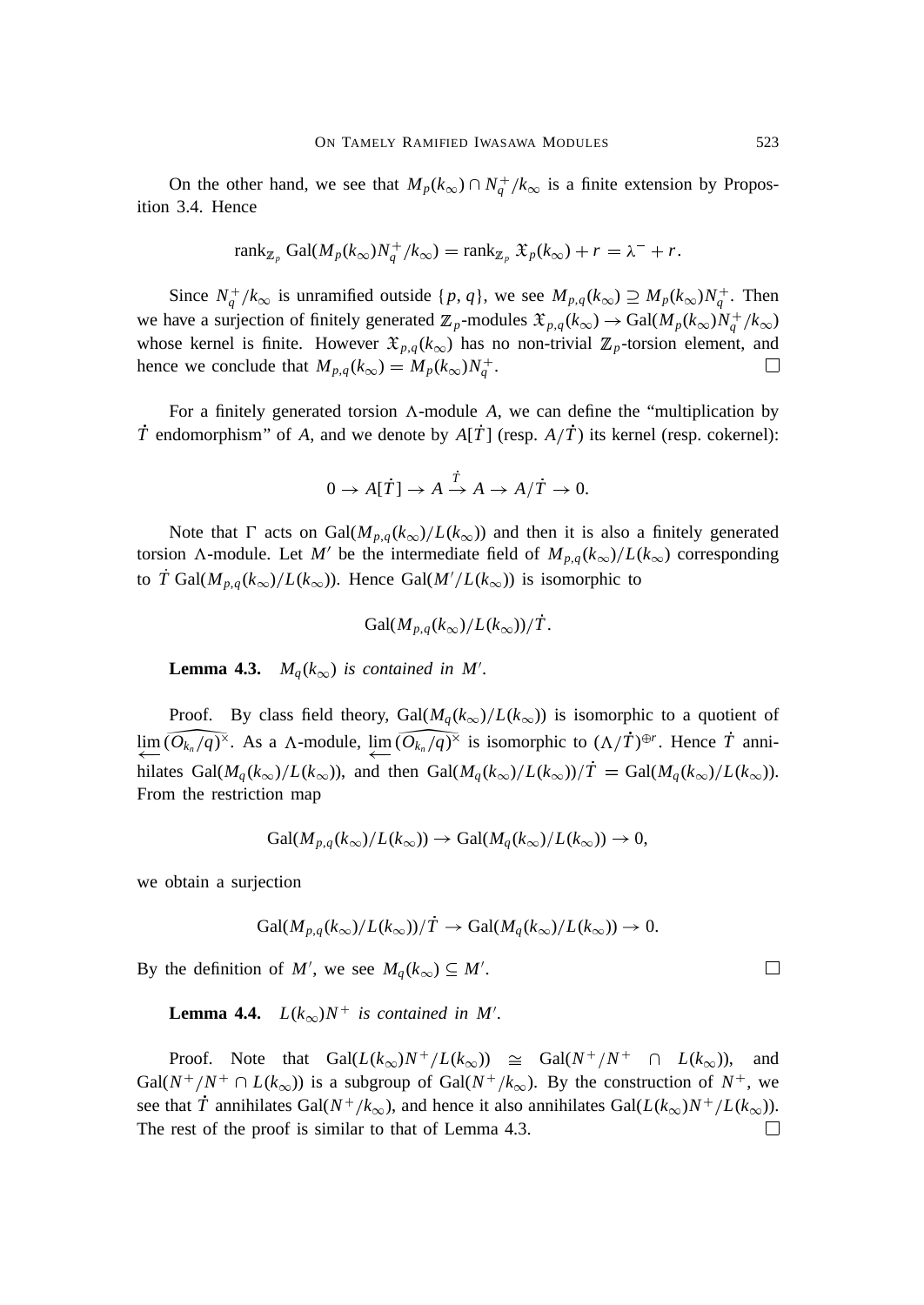**Lemma 4.5.**  $M'/L(k_{\infty})N^+$  is a finite extension.

Proof. We shall show that  $\text{rank}_{\mathbb{Z}_p} \text{Gal}(M'/L(k_\infty)) = \text{rank}_{\mathbb{Z}_p} \text{Gal}(L(k_\infty))^{-1}/L(k_\infty)$ . By Proposition 3.3, we see that  $N^+ \cap L(k_\infty)/k_\infty$  is a finite extension. Hence rank<sub>Z<sub>p</sub></sub> Gal( $L(k_{\infty})N^+/L(k_{\infty})$ ) is equal to rank<sub>Z<sub>p</sub></sub> Gal( $N^+/k_{\infty}$ ) =  $r + s$ .

On the other hand,  $M_{p,q}(k_{\infty}) = M_p(k_{\infty})N_q^+$  by Lemma 4.2, and  $M_p(k_{\infty}) \cap N_q^+/k_{\infty}$ is a finite extension by Proposition 3.4. By using Lemma 4.1, we can obtain the following pseudo-isomorphisms:

$$
\mathfrak{X}_{p,q}(k_{\infty}) \sim \mathfrak{X}_p(k_{\infty}) \oplus \text{Gal}(N_q^+/k_{\infty}) \sim (\Lambda/T)^{\oplus r+s} \oplus E',
$$

where  $E'$  is an elementary torsion  $\Lambda$ -module whose characteristic ideal is prime to  $(T)$ . Hence, rank<sub>Z<sub>p</sub></sub>  $\mathfrak{X}_{p,q}(k_{\infty})/T = r + s$ .

The following exact sequence:

$$
0 \to \text{Gal}(M_{p,q}(k_{\infty})/L(k_{\infty})) \to \mathfrak{X}_{p,q}(k_{\infty}) \to X(k_{\infty}) \to 0
$$

induces the exact sequence:

$$
X(k_{\infty})[T] \to \text{Gal}(M_{p,q}(k_{\infty})/L(k_{\infty}))/T \to \mathfrak{X}_{p,q}(k_{\infty})/T \to X(k_{\infty})/T \to 0.
$$

Since char<sub> $\Lambda$ </sub>  $X(k_{\infty})$  is prime to (*T*) by Lemma 4.1, both of  $X(k_{\infty})[T]$  and  $X(k_{\infty})/T$ are finite. Hence  $\text{rank}_{\mathbb{Z}_p} \text{Gal}(L(k_\infty)N^+/L(k_\infty))$  is equal to  $\text{rank}_{\mathbb{Z}_p} \mathfrak{X}_{p,q}(k_\infty)/T =$  $\mathrm{rank}_{\mathbb{Z}_p} \mathrm{Gal}(M'/L(k_\infty)).$  $\Box$ 

For a Galois group *G* appeared below, we denote  $\mathcal{I}(G)$  by the subgroup of *G* generated by the inertia groups for all primes lying above *p*.

**Lemma 4.6.**  $\text{rank}_{\mathbb{Z}_p} \mathcal{I}(\text{Gal}(N^+L(k_\infty)/k_\infty)) = r + s.$ 

Proof. We shall take a prime P of  $k_{\infty}$  lying above p. Let  $I_{\mathcal{P}}$  be the inertia subgroup of Gal( $N^+/k_{\infty}$ ) for P. Similarly, let  $I'_p$  be the inertia subgroup of Gal( $N^+L(k_{\infty})/k_{\infty}$ ) for P. Then the restriction map induces a surjection  $I'_\mathcal{P} \to I_{\mathcal{P}}$ . Hence there is a surjection  $\mathcal{I}(\text{Gal}(N^+L(k_{\infty})/k_{\infty})) \to \mathcal{I}(\text{Gal}(N^+/k_{\infty}))$ . By Proposition 3.4, rank<sub>Z<sub>p</sub></sub>  $\mathcal{I}(\text{Gal}(N^+/k_{\infty}))$  = *r* + *s*. We see that  $rank_{\mathbb{Z}_p} \mathcal{I}(Gal(N^+L(k_\infty)/k_\infty)) \ge r + s$ . Since  $L(k_\infty)/k_\infty$  is an unramified extension,  $\mathcal{I}(\text{Gal}(N^+L(k_{\infty})/k_{\infty}))$  is contained in Gal( $N^+L(k_{\infty})/L(k_{\infty})$ ). By these results, we see that  $\operatorname{rank}_{\mathbb{Z}_p} \mathcal{I}(\text{Gal}(N^+L(k_\infty)/k_\infty)) = r + s$ .  $\Box$ 

We shall finish to prove Theorem 1.1. By Lemma 4.6,

$$
rank_{\mathbb{Z}_p} \mathcal{I}(Gal(N^+L(k_{\infty})/k_{\infty})) = r + s.
$$

Moreover, rank<sub>Z<sub>p</sub></sub>  $\mathcal{I}(\text{Gal}(M'/k_{\infty}))$  is also  $r + s$  because  $M'/N^{+}L(k_{\infty})$  is a finite extension (Lemma 4.5). Note that  $\text{rank}_{\mathbb{Z}_p} \text{Gal}(M'/L(k_\infty))$  is  $r + s$ . Then  $\mathcal{I}(\text{Gal}(M'/k_\infty))$  is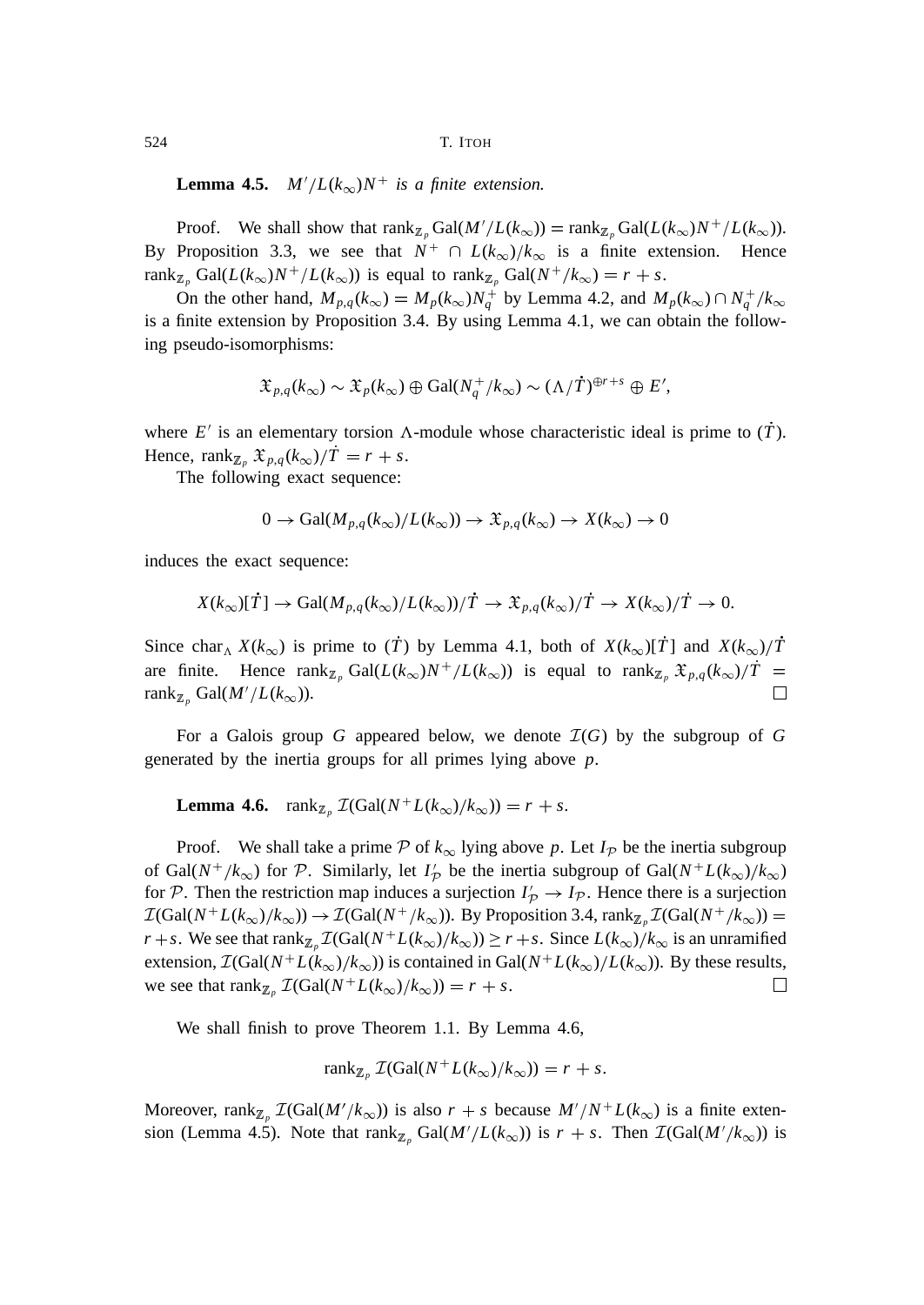a finite index subgroup of Gal( $M'/L(k_{\infty})$ ). By Lemma 4.3,  $M_q(k_{\infty})$  is an intermediate field of  $M'/L(k_{\infty})$ . Since  $M_q(k_{\infty})/k_{\infty}$  is unramified at all primes lying above p, we can see that  $M_q(k_{\infty})$  is contained in the fixed field of  $\mathcal{I}(\text{Gal}(M'/k_{\infty}))$ . This implies that  $M_a(k_\infty)/L(k_\infty)$  is a finite extension.

We have shown Theorem 1.1 for *k* and *q* satisfying (A). Then, as noted in Section 2, we obtain Theorem 1.1 for general *k* and *q*.  $\Box$ 

#### **5. Slight generalization of Theorem 1.1**

In this section, we shall give a simple remark that the converse of Lemma 2.1 holds under a (strict) condition. (In general, the converse of Lemma 2.1 does not hold.)

**Lemma 5.1.** Let  $k'/k$  be a finite extension of algebraic number fields satisfying  $k' \cap k_{\infty} = k$ . Let

$$
I_n \quad \widehat{(O_{k_n}/q)^\times} \to \widehat{(O_{k_n}/q)^\times}
$$

*be the homomorphism induced from the natural embedding. If*  $Gal(M_q(k_{\infty})/L(k_{\infty}))$  *is finite and*  $I_n$  *is an isomorphism for all n, then*  $Gal(M_q(k'_{\infty})/L(k'_{\infty}))$  *is also finite.* 

Proof. By the assumption, we obtain the following isomorphism

$$
I: \lim_{\longleftarrow} \widehat{(O_{k_n}/q)^{\times}} \to \lim_{\longleftarrow} \widehat{(O_{k_n}/q)^{\times}}.
$$

Hence the homomorphism

$$
\text{Gal}(M_q(k_{\infty})/L(k_{\infty})) \to \text{Gal}(M_q(k'_{\infty})/L(k'_{\infty}))
$$

induced from *I* is surjective. The assertion follows.

We shall give an example satisfying the assumption that  $I_n$  is an isomorphism for all *n*. Let *k* be an algebraic number field, and  $k'$  a quadratic extension of  $k$ . Assume that every prime of *k* lying above *q* is inert in  $k'_\infty$  (that is, every prime lying above *q* is inert in *k*<sup> $\prime$ </sup> and  $k_{\infty}$ ). Let  $q_1, \ldots, q_r$  be the primes of *k* lying above *q*. We also assume that p divides  $N(q_i) - 1$  for all i, where  $N(q_i)$  is the absolute norm of  $q_i$ . Then  $(O_{k_n}/q_i)^{\times}$  is not trivial for all *i*, *n*. Under these assumptions, we obtain that

$$
N(\mathfrak{q}_i O_{k_n'})-1=N(\mathfrak{q}_i O_{k_n})^2-1=(N(\mathfrak{q}_i O_{k_n})-1)(N(\mathfrak{q}_i O_{k_n})+1).
$$

We assumed that *p* is odd, and hence  $N(q_i Q_{k_n}) + 1$  is prime to *p*. This implies that  $|(O_{k_n}/\mathfrak{q}_i)^{\times}| = |(O_{k_n}/\mathfrak{q}_i)^{\times}|$  for all *i*, *n*. From this, we obtain that

$$
|\widehat{(O_{k_n}/q)^\times}|=\prod_{i=1}^r|\widehat{(O_{k_n}/\mathfrak{q}_i)^\times}|=\prod_{i=1}^r|\widehat{(O_{k_n}/\mathfrak{q}_i)^\times}|=|\widehat{(O_{k_n}/q)^\times}|.
$$

 $\Box$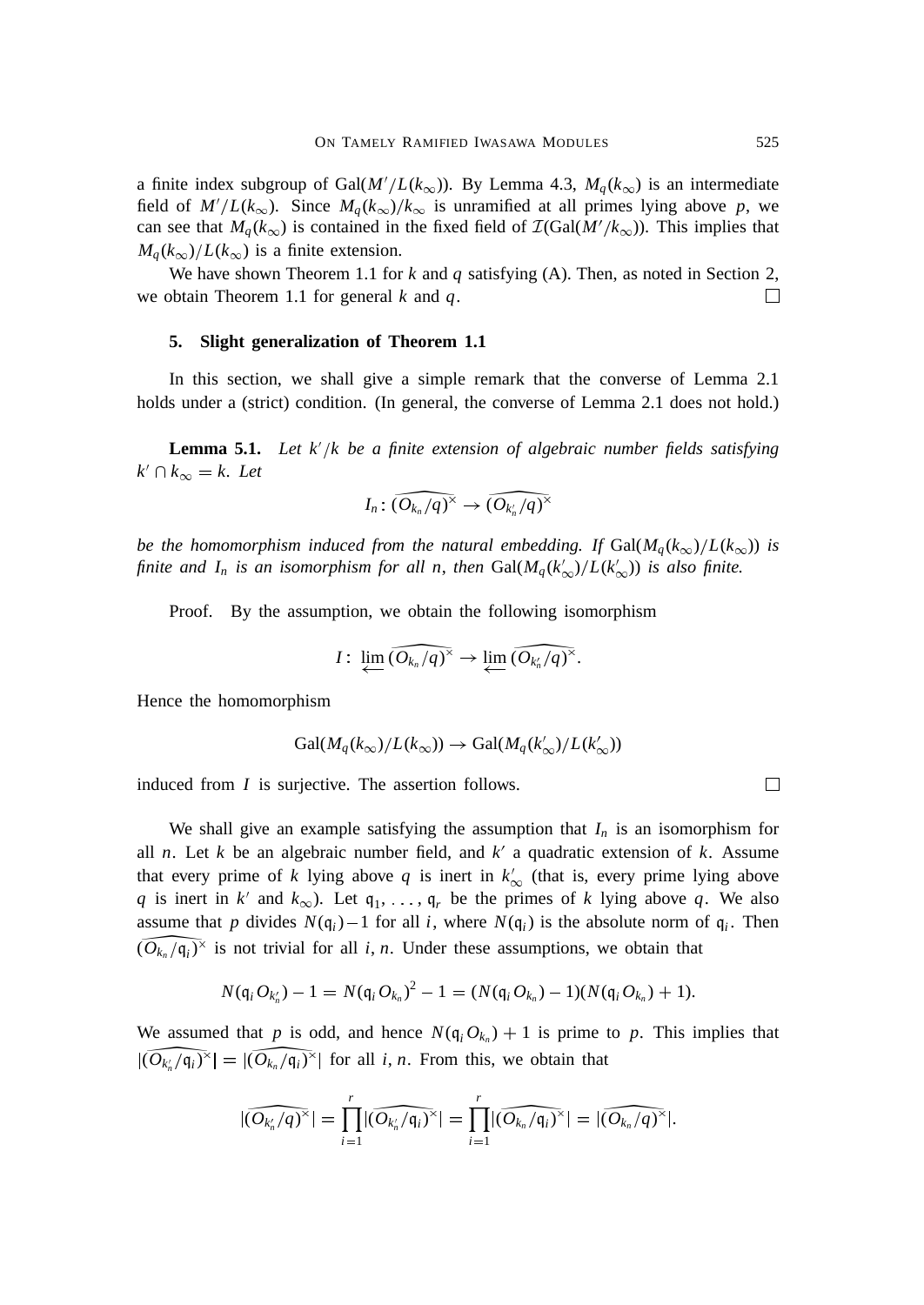Since  $I_n$  is injective, we see that  $I_n$  is an isomorphism for all *n*. Under the above assumptions, if  $Gal(M_q(k_{\infty})/L(k_{\infty}))$  is finite, then  $Gal(M_q(k'_{\infty})/L(k'_{\infty}))$  is also finite by Lemma 5.1. (For the case that  $k'/k$  is an imaginary quadratic extension of  $\mathbb{Q}$ , see also [12], [6].)

The above lemma implies that Theorem 1.1 can be generalized for some non-abelian fields.

# **6.** <sup>Z</sup>*<sup>p</sup>***-rank of** *S***-ramified Iwasawa modules**

We shall lead a formula of the  $\mathbb{Z}_p$ -rank of *S*-ramified Iwasawa modules (for general *S*) from Theorem 1.1. As same as Theorem 1.1, the strategy of our proof is quite similar to that of given in [6].

In this section, we will use the following notation (similar to Greither's [5] or Tsuji's [13] but slightly different):

- *p*: fixed odd rational prime,
- *S*: finite set of *rational* primes which does not include *p*,
- $F$ : finite abelian extension of  $Q$  unramified at  $p$ ,

• 
$$
K = F(\mu_p)
$$
,

- $K_n = K(\mu_{p^{n+1}}),$
- $K_{\infty} = \bigcup_{n \geq 0} K_n$ : the cyclotomic  $\mathbb{Z}_p$ -extension of *K*,
- $G = \text{Gal}(K_{\infty}/\mathbb{Q}_{\infty}) \cong \text{Gal}(K/\mathbb{Q}),$
- $\Gamma = \text{Gal}(K_{\infty}/K),$
- *G <sup>p</sup>*: Sylow *p*-subgroup of *G*,

 $G_0$ : non- $p$ -part of  $G$  (the maximal subgroup of  $G$  consists of the elements having prime to *p* order),

- $\gamma$ : fixed topological generator of  $\Gamma$ ,
- $\kappa$ : (*p*-adic) cyclotomic character,
- $\omega$ : (*p*-adic) Teichmüller character,
- $J \in G$ : complex conjugation.

Let  $\chi$  be a *p*-adic character of *G*. We denote by  $\mathbb{Q}_p(\chi)$  the extension of  $\mathbb{Q}_p$ by adjoining the values of  $\chi$ , and  $O_{\chi}$  the valuation ring of  $\mathbb{Q}_p(\chi)$ . We put  $d_{\chi} =$  $[Q_p(\chi) : Q_p]$ . Let  $O_\chi$  be a free rank one  $O_\chi$ -module such that  $\sigma \in G$  acts as  $\chi(\sigma)$ . For a  $\mathbb{Z}_p[G]$ -module M, we put  $M_\chi = M \otimes_{\mathbb{Z}_p[G]} O_\chi$ , which is called the " $\chi$ -quotient" in [13] (or the " $\chi$ -part" in [5, p. 451]). The functor taking the  $\chi$ -quotient is right exact. We also put

$$
e_{\chi} = \frac{1}{|G|} \sum_{\sigma \in G} \text{tr}_{\mathbb{Q}_p \chi)/\mathbb{Q}_p} (\chi(\sigma)) \sigma^{-1} \in \mathbb{Q}_p[G].
$$

If *p* does not divide |G|, then  $M_\chi \cong e_\chi M$ . In general, we see

$$
M_{\chi} \otimes_{\mathbb{Z}_p} \mathbb{Q}_p \cong (M \otimes_{\mathbb{Z}_p} \mathbb{Q}_p)_{\chi} \cong e_{\chi} (M \otimes_{\mathbb{Z}_p} \mathbb{Q}_p).
$$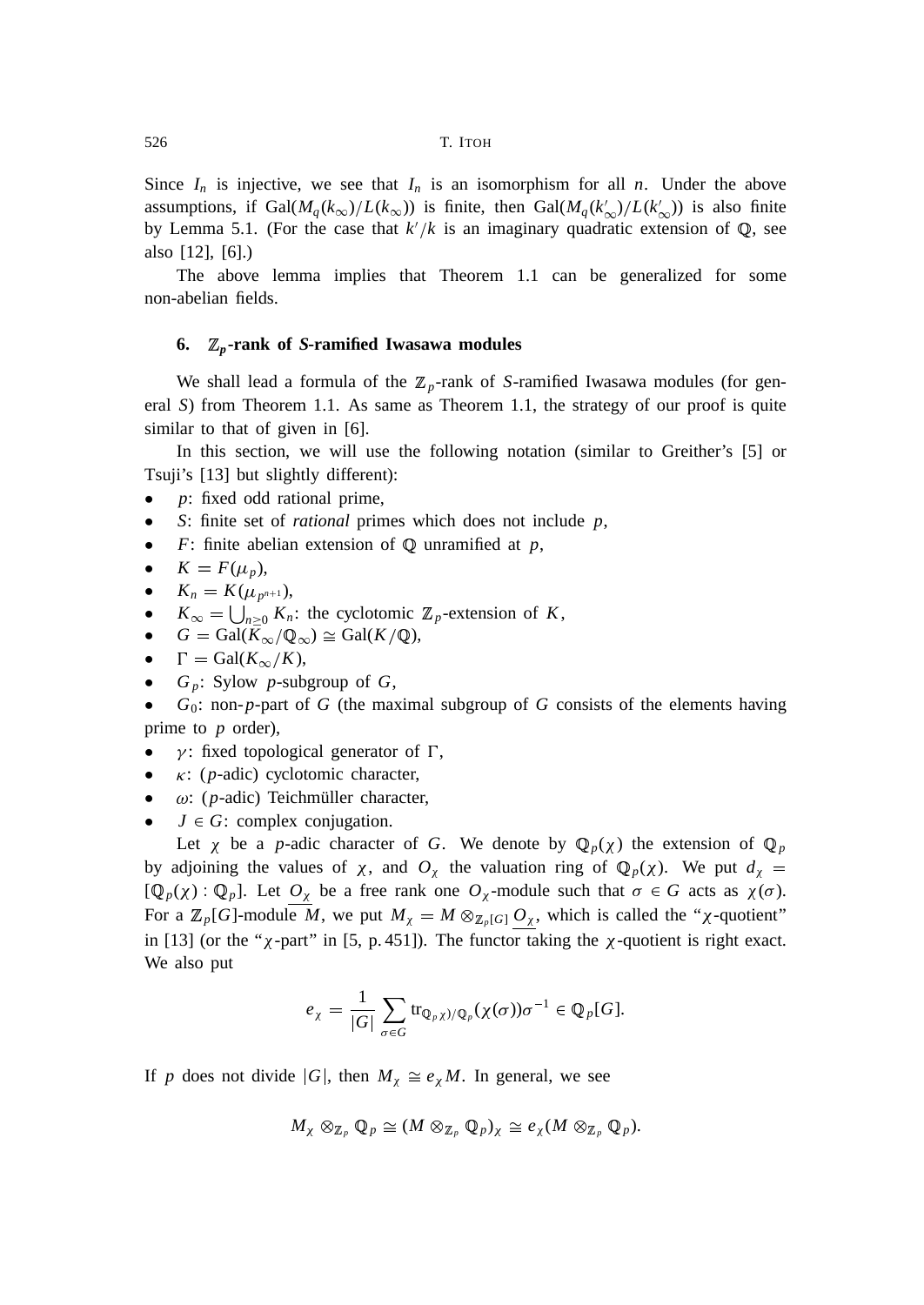For more informations about the  $\chi$ -quotient, see [5], [13] for example.

We also give some simple remarks. For a  $\mathbb{Z}_p[G]$ -module M, we put  $M^{\pm} = M^{1 \pm J}$ . Since p is odd, we have a decomposition  $M \cong M^+ \oplus M^-$ . For a character  $\chi$  of G, we see that

$$
M_{\chi} \cong (M^+ \oplus M^-)_{\chi}
$$
  
=  $(M^+ \oplus M^-) \otimes_{\mathbb{Z}_p[G]} \underline{O}_{\chi}$   

$$
\cong (M^+ \otimes_{\mathbb{Z}_p[G]} \underline{O}_{\chi}) \oplus (M^- \otimes_{\mathbb{Z}_p[G]} \underline{O}_{\chi})
$$
  
=  $M_{\chi}^+ \oplus M_{\chi}^-$ .

We claim that if  $\chi$  is odd, then  $M_{\chi}^{+}$  is trivial. Let

$$
(a\otimes b)\in M^+\otimes_{\mathbb{Z}_p[G]}\underline{O_\chi}=M_\chi^+.
$$

Note that *J* acts trivially on  $M^+$  and acts as  $-1$  on  $O_\chi$ . Hence the equality

$$
(a \otimes b) = (Ja \otimes b) = (a \otimes Jb) = (a \otimes -b)
$$

implies that  $(a \otimes 2b) = 2(a \otimes b) = 0$ . Since *p* is odd, we obtain the claim. Similarly, we can see that if  $\chi$  is even, then  $M_{\chi}^-$  is trivial.

For a rational prime *q* distinct from *p*, we put

$$
R_q = \lim_{\longleftarrow} \widehat{(O_{K_n}/q)^{\times}}.
$$

Let *r* be the number of primes of  $K_{\infty}$  lying above *q*. Then rank<sub>Z</sub><sub>*n*</sub>  $R_q = r$ . Since *q* is a rational prime, *G* acts on  $R_q$ . We shall determine the  $\mathbb{Z}_p$ -rank of  $(R_q)_{\chi}$ .

First, we assume that  $q$  is unramified in  $K$  (i.e., the conductor of  $F$  is prime to *q*). Let *D* be the decomposition subgroup of Gal( $K_{\infty}/\mathbb{Q}$ ) for *q*. Then we can write  $D \cong D_p \times D_0$ , where  $D_p \cong \mathbb{Z}_p$  and  $D_0$  is a finite cyclic group whose order is prime to *p*. We may regard  $D_0$  as a subgroup of  $G_0$ . Note that Gal( $K_{\infty}/\mathbb{Q}$ ) is isomorphic to  $\Gamma \times G_p \times G_0$ . Then we can take a generator of  $D_p$  of the from  $\gamma^{p^m} \sigma_p$  with some  $m \geq 0$  and  $\sigma_p \in G_p$ . We also take a generator  $\sigma_0 \in G_0$  of  $D_0$ . Hence *D* is a procyclic group generated by  $\gamma^{p^m} \sigma_p \sigma_0$ .

In the above choice of the generator of  $D_p$ , we can see that *m* and  $\sigma_p$  is uniquely determined. (Since  $D_p \cong \mathbb{Z}_p$ , every generator of  $D_p$  is written by the from  $(\gamma^{p^m} \sigma_p)^{\alpha}$ with  $\alpha \in \mathbb{Z}_p^{\times}$ .)

**Lemma 6.1.**  $R_q$  *is a cyclic*  $\mathbb{Z}_p[G][[\Gamma]]$ *-module.* 

Proof. Fix a sufficiently large integer  $n_0$  such that every prime in  $K_{n_0}$  lying above *q* remains prime in  $K_m$  for all  $m \geq n_0$ . Let *n* be an integer which satisfies  $n \geq n_0$ .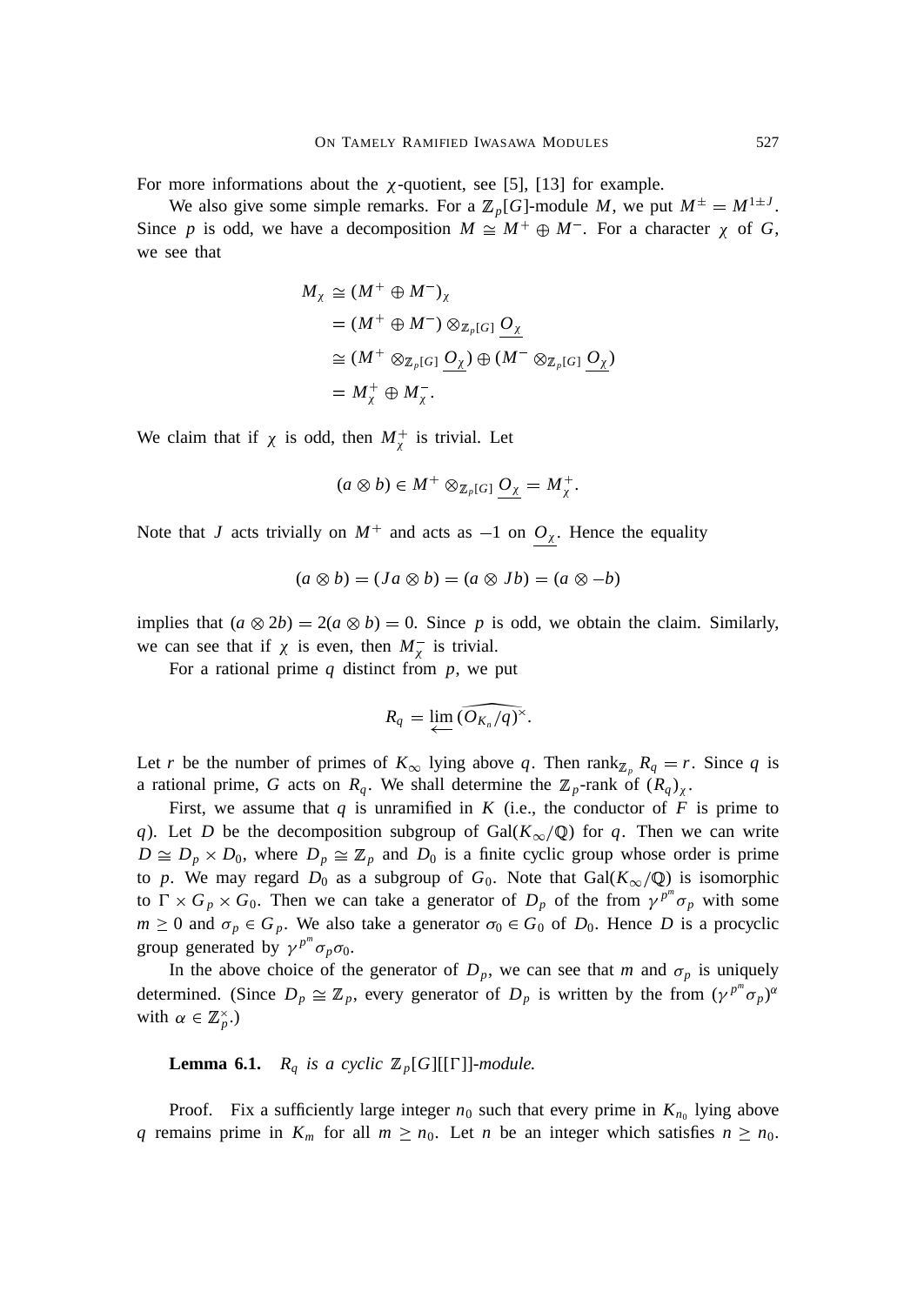We put  $G^{(n)} = \text{Gal}(K_n/\mathbb{Q})$ . Let q be a prime in  $K_n$  lying above q. We remark that  $\mu_{p^{n+1}} \subset K_n$  and  $\mu_{p^{n+2}} \not\subset K_n$ . Under the assumption on *n*, we can see that the Sylow *p*-subgroup of  $(O_{K_n}/\mathfrak{q})^{\times}$  is generated by  $\zeta_{p^{n+1}}$  (mod q) with a generator  $\zeta_{p^{n+1}}$  of  $\mu_{p^{n+1}}$ . Let  $\{q_1, q_2, \ldots, q_r\}$  be the set of primes of  $K_n$  lying above q. We assumed that q is unramified in  $K_{\infty}/\mathbb{Q}$ , then  $q O_{K_n} = q_1 q_2 \cdots q_r$ . We note that the action of  $G^{(n)}$  on  $\{q_1, q_2, \ldots, q_r\}$  is transitive. Take an element  $\alpha_n$  of  $O_{K_n}$  which satisfies

$$
\alpha_n \equiv \zeta_{p^{n+1}} \pmod{\mathfrak{q}_1}, \quad \alpha_n \equiv 1 \pmod{\mathfrak{q}_2}, \ldots, \alpha_n \equiv 1 \pmod{\mathfrak{q}_r}.
$$

Then  $\alpha_n$  (mod *q*) is a generator of the Sylow *p*-subgroup of  $(O_{K_n}/q)^\times$  as a  $\mathbb{Z}_p[G^{(n)}]$ module. Hence the Sylow *p*-subgroup of  $(O_{K_n}/q)$ <sup> $\times$ </sup> (which is isomorphic to  $(O_{K_n}/q)$ <sup> $\times$ </sup>) is a cyclic  $\mathbb{Z}_p[G^{(n)}]$ -module.

We can choose a suitable set of generators  $\{\alpha_n\}$  such that  $N_{K_m/K_n}(\alpha_m) \equiv \alpha_n \pmod{q}$ for all  $m > n \ge n_0$ . Hence we obtain the following commutative diagram with exact raws:

$$
\mathbb{Z}_p[G^{(m)}] \longrightarrow \widehat{O_{K_m}/q}^{\times} \longrightarrow 0
$$
  

$$
\downarrow \qquad \qquad \downarrow
$$
  

$$
\mathbb{Z}_p[G^{(n)}] \longrightarrow \widehat{O_{K_n}/q}^{\times} \longrightarrow 0,
$$

where the left vertical mapping is induced from the restriction mapping, and the right vertical mapping is induced from the norm mapping. Since  $\lim_{p} \mathbb{Z}_p[G^{(n)}] \cong \mathbb{Z}_p[G][[\Gamma]],$ we obtain the assertion.  $\Box$ 

Hence there is a surjection  $\varphi$ :  $\mathbb{Z}_p[G][[\Gamma]] \to R_q$ . We note that  $\gamma^{p^m} \sigma_p \sigma_0$  acts on  $R_q$  as  $\kappa(\gamma^{p^m}\sigma_p\sigma_0)$ . (Recall that  $\kappa$  is the cyclotomic character.) Then the kernel of  $\varphi$ contains an ideal generated by  $\gamma^{p^m} \sigma_p \sigma_0 - \kappa (\gamma^{p^m} \sigma_p \sigma_0)$ .

By taking the  $\chi$ -quotient, we obtain a surjection  $\varphi_{\chi}$ :  $O_{\chi}[[\Gamma]] \to (R_q)_{\chi}$ , and the kernel of  $\varphi_\chi$  contains  $\chi(\sigma_p \sigma_0) \gamma^{p^m} - \kappa(\gamma^{p^m} \sigma_p \sigma_0)$ . We may regard  $(R_q)_\chi$  as a  $O_\chi[[T]]$ module via the isomorphism  $O_\chi[[\Gamma]] \cong O_\chi[[T]]$  with  $\gamma \mapsto 1 + T$ . We put  $\Lambda_\chi =$  $O_\chi[[T]]$ , and  $\kappa_0 = \kappa(\gamma) \in 1 + p\mathbb{Z}_p$ . Then we see that  $(R_q)_\chi$  is annihilated by

$$
f_{q,\chi}(T)=(1+T)^{p^m}-\chi^{-1}(\sigma_p\sigma_0)\kappa(\sigma_p\sigma_0)\kappa_0^{p^m}\in\Lambda_{\chi}.
$$

Let  $\mathfrak{P}$  be the maximal ideal of  $O_\chi$ . Since  $\kappa_0 \in 1 + p\mathbb{Z}_p$ , if

$$
\chi^{-1}(\sigma_p \sigma_0) \kappa(\sigma_p \sigma_0) \not\equiv 1 \pmod{\mathfrak{P}},
$$

then  $f_{q, \chi}(T)$  is a unit polynomial, and hence  $(R_q)_{\chi}$  is trivial. We see

$$
\chi^{-1}(\sigma_p \sigma_0) \kappa(\sigma_p \sigma_0) = \chi^{-1} \kappa(\sigma_0) \chi^{-1} \kappa(\sigma_p) = \chi^{-1} \omega(\sigma_0) \chi^{-1} \kappa(\sigma_p).
$$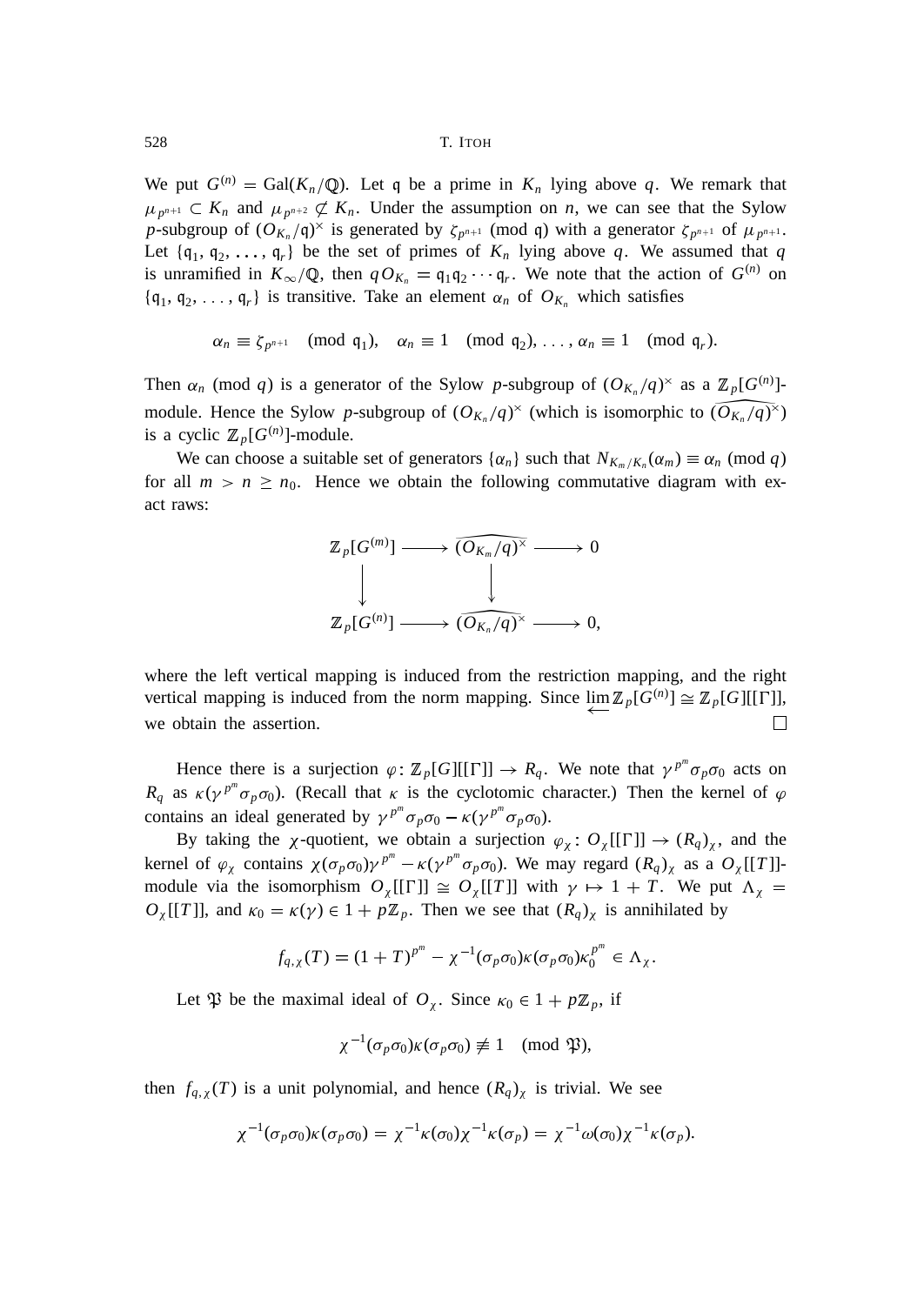Note that  $\chi^{-1}\kappa(\sigma_p)$  is a *p*-power root of unity, and then it is congruent to 1 modulo  $\mathfrak{P}$ . Moreover,  $\chi^{-1}\omega(\sigma_0)$  is a root of unity whose order is prime to *p*. Then  $\chi^{-1}\omega(\sigma_0) \equiv 1$ (mod  $\mathfrak{P}$ ) if and only if  $\chi^{-1}\omega(\sigma_0) = 1$ . Consequently, we showed that if  $\chi^{-1}\omega(\sigma_0) \neq 1$ , then  $(R_q)$ <sub>x</sub> is trivial.

We can see that the number of characters  $\chi$  satisfying  $\chi^{-1}\omega(\sigma_0) = 1$  is just  $|G/D_0|$ . (It is equal to the number of characters  $\chi'$  of *G* satisfying  $\chi'(D_0) = 1$ .) Though if  $(R_q)_{\chi}$ is non-trivial, it is annihilated by  $f_{q,\chi}(T)$ , and then  $\text{rank}_{\mathbb{Z}_p}(R_q)_{\chi} \leq d_{\chi}p^m$ . By considering these facts, we obtain the inequality:

$$
r = \operatorname{rank}_{\mathbb{Z}_p} R_q = \sum_{\chi} \operatorname{rank}_{\mathbb{Z}_p} (R_q)_{\chi} \leq \sum_{\chi} d_{\chi} p^m = |G/D_0| \times p^m,
$$

where  $\chi$  runs all representatives of the conjugacy classes satisfying  $\chi^{-1}\omega(\sigma_0) = 1$  in the above sums. (We give some remarks. The second equation follows from the fact that  $R_q \otimes_{\mathbb{Z}_p} \mathbb{Q}_p \cong \bigoplus_{\chi} (R_q)_{\chi} \otimes_{\mathbb{Z}_p} \mathbb{Q}_p$ . Moreover,  $\sum_{\chi} d_{\chi} = |G/D_0|$ , and *m* is independent of  $\chi$ .)

We claim that  $r = |G/D_0| \times p^m$ . Let  $K^D$  be the decomposition field of  $K_\infty/\mathbb{Q}$  for *q*. Then the *p*-part of  $[K^D : \mathbb{Q}]$  is equal to the *p*-part of  $[K_m : \mathbb{Q}]$ . Hence this is equal to  $|G_p| \times p^m$ . On the other hand, the non-*p*-part of  $[K^D : \mathbb{Q}]$  is equal to  $|G_0/D_0|$ . We see

$$
[K^{D} : \mathbb{Q}] = |G_{p}| \times p^{m} \times |G_{0}/D_{0}| = |G/D_{0}| \times p^{m}.
$$

Since  $r = [K^D : \mathbb{Q}]$ , the claim follows.

From this claim, we see that the above inequality is just an equality. Hence for all character  $\chi$  satisfying  $\chi^{-1}\omega(\sigma_0) = 1$ , the  $\mathbb{Z}_p$ -rank of  $(R_q)_{\chi}$  is  $d_{\chi} p^m$ . We also note that  $\kappa(\sigma_p) = 1$  because  $\sigma_p$  fixes all elements of  $\mu_{p^n}$  for all *n*. Hence, when  $\chi^{-1}\omega(\sigma_0) = 1$ , we can write

$$
f_{q,\chi}(T) = (1+T)^{p^m} - \chi^{-1}(\sigma_p)\kappa_0^{p^m}.
$$

Next, we consider the case that  $q$  is ramified in  $K$ . Let  $I$  be the inertia subgroup of Gal( $K/\mathbb{Q}$ ) for *q*, and  $K^I$  the inertia field of  $K/\mathbb{Q}$  for *q*. We remark that all primes lying above *q* are totally ramified in  $K_n/K_n^I$ . Hence  $\widehat{O}_{K_n}/\widehat{q}^{\times} \cong \widehat{O}_{K_n^I}/\widehat{q}^{\times}}$  for all *n*. We put

$$
R_q^I = \varprojlim \widetilde{(O_{K_n^I}/q)^{\times}}.
$$

Since q is unramified in  $\mathbb{Q}(\mu_{p^{\infty}})$  (where  $\mu_{p^{\infty}} = \bigcup_{n \geq 1} \mu_{p^n}$ ), we see that  $K^1_{\infty}$  contains  $\mu_{p^{\infty}}$ . Then the proof of Lemma 6.1 also works for  $K^I_{\infty}$ .

Let  $\chi$  be a character of *G*. If  $\chi(I) = 1$ , then  $\chi$  is also a character of Gal( $K^I/\mathbb{Q}$ ), and hence  $(R_q)_{\chi} \cong (R_q^I)_{\chi}$ . From this, if  $\chi(I) \neq 1$ , we see that  $(R_q)_{\chi}$  is finite because

$$
\operatorname{rank}_{\mathbb{Z}_p} R_q = \operatorname{rank}_{\mathbb{Z}_p} R_q^I = \sum_{\chi(I)=1} \operatorname{rank}_{\mathbb{Z}_p} (R_q^I)_{\chi} = \sum_{\chi(I)=1} \operatorname{rank}_{\mathbb{Z}_p} (R_q)_{\chi}.
$$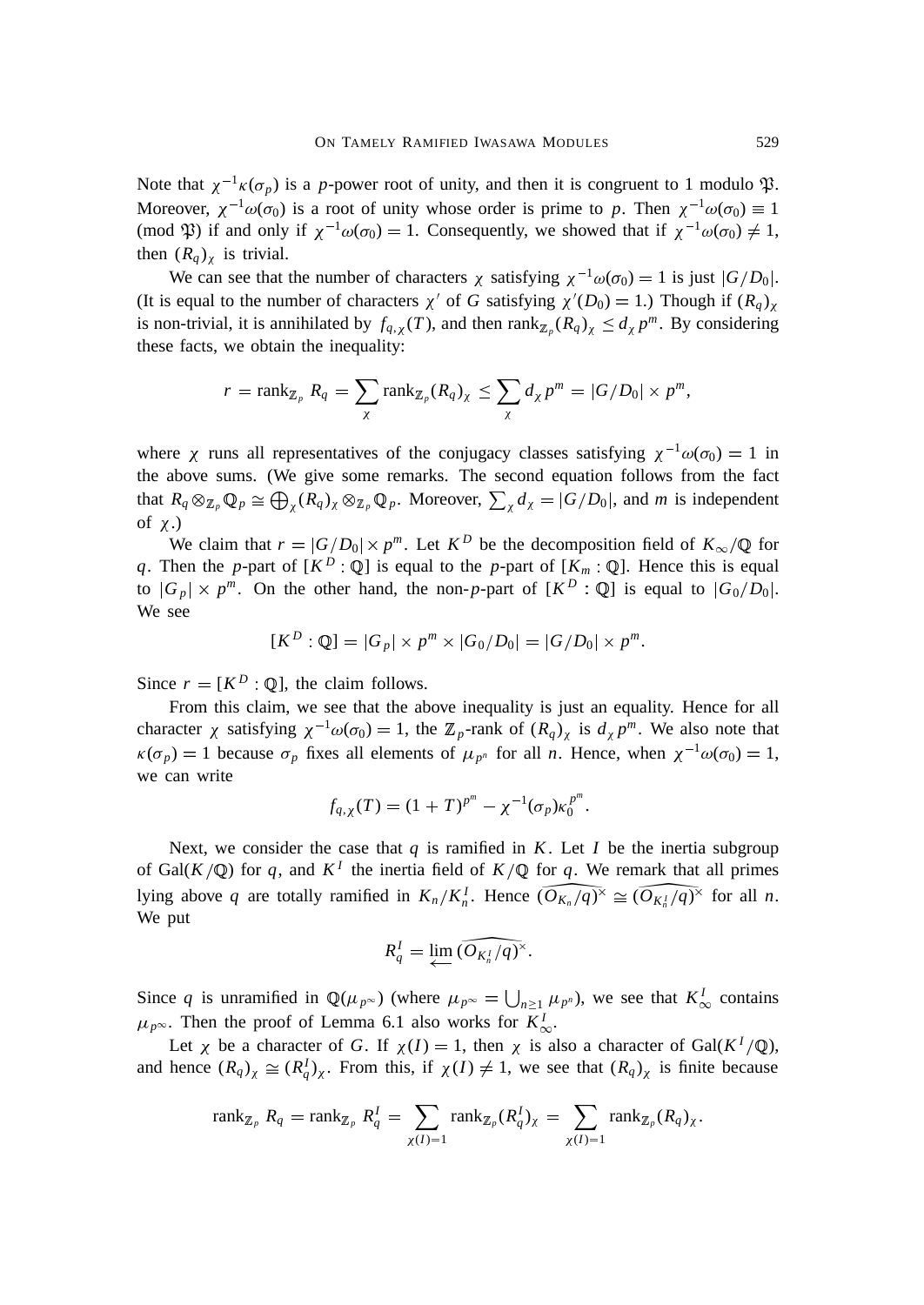We also determine the structure of  $(R_q)$ <sub> $\chi$ </sub> for a general case. Assume that  $\chi(I) = 1$ . Then  $\chi(\sigma)$  for  $\sigma \in \text{Gal}(K^I/\mathbb{Q}) \cong G/I$  is well defined. Repeating the argument given in the unramified case for  $K^I$ , we can take  $\sigma_0$  and  $\sigma_p$  for q. (They are determined modulo *I*, and  $\sigma_p$  (mod *I*) is uniquely determined. Hence  $\chi(\sigma_p)$  is dependent only on *q*.) We also assume that  $\chi^{-1}\omega(\sigma_0) = 1$ . Since  $\mathbb{Z}_p[G/I]_{\chi} \cong O_{\chi}$ , we can take

$$
f_{q,\chi}(T) = (1+T)^{p^m} - \chi^{-1}(\sigma_p)\kappa_0^{p^m}
$$

as an element of  $\Lambda_{\chi} = O_{\chi}[[T]]$ . We see that  $(R_q)_{\chi}$  is annihilated by  $f_{q,\chi}(T)$  because  $(R_q)_\chi \cong (R_q^I)_\chi.$ 

As a consequence, we obtained the following result (see also [6, Lemma 2.1]).

**Proposition 6.2.** Let  $\chi$  be a character of G. Then  $(R_q)_{\chi} \otimes_{\mathbb{Z}_p} \mathbb{Q}_p$  is non-trivial *if and only if*  $\chi$  *satisfies*  $\chi(I) = 1$  *and*  $\chi^{-1}\omega(\sigma_0) = 1$ *. Moreover, if*  $(R_q)_{\chi} \otimes_{\mathbb{Z}_p} \mathbb{Q}_p$  *is non-trivial*, *then*

$$
(R_q)_{\chi} \otimes_{\mathbb{Z}_p} \mathbb{Q}_p \cong \Lambda_{\chi}/f_{q,\chi}(T) \otimes_{\mathbb{Z}_p} \mathbb{Q}_p,
$$

 $and$   $\text{rank}_{\mathbb{Z}_p}(R_q)_{\chi} = d_{\chi} p^m$ .

By class field theory, we have the following exact sequence:

$$
E_{\infty} \to R_q \to \text{Gal}(M_q(K_{\infty})/L(K_{\infty})) \to 0,
$$

where  $E_{\infty} = \lim_{\lambda \to 0} E_{K_n}$ . Assume that  $\chi$  is a non-trivial *even* character of *G* satisfying  $\chi(I) = 1$  and  $\chi^{-1}\omega(\sigma_0) = 1$ . By taking the  $\chi$ -quotient (it is right exact), we see

$$
(E_{\infty})_{\chi} \to (R_q)_{\chi} \to \text{Gal}(M_q(K_{\infty})/L(K_{\infty}))_{\chi} \to 0
$$

is exact. Since  $(R_q)$ <sub>x</sub> is annihilated by  $f_{q, \chi}(T)$ , we obtain the exact sequence:

$$
(E_{\infty})_{\chi}/f_{q,\chi}(T) \to (R_q)_{\chi} \to \text{Gal}(M_q(K_{\infty})/L(K_{\infty}))_{\chi} \to 0.
$$

By tensoring with  $\mathbb{Q}_p$ , we also obtain the exact sequence:

$$
(E_{\infty})_{\chi}/f_{q,\chi}(T)\otimes_{\mathbb{Z}_p}\mathbb{Q}_p\to (R_q)_{\chi}\otimes_{\mathbb{Z}_p}\mathbb{Q}_p\to \text{Gal}(M_q(K_{\infty})/L(K_{\infty}))_{\chi}\otimes_{\mathbb{Z}_p}\mathbb{Q}_p\to 0.
$$

We shall show the following result (see also [6]).

**Proposition 6.3.** *For every non-trivial even character*  $\chi$  *of G satisfying*  $\chi(I) = 1$ *and*  $\chi^{-1}\omega(\sigma_0) = 1$ *, the mapping* 

$$
(E_{\infty})_{\chi}/f_{q,\chi}(T)\otimes_{\mathbb{Z}_p}\mathbb{Q}_p\to (R_q)_{\chi}\otimes_{\mathbb{Z}_p}\mathbb{Q}_p
$$

*appeared above is an isomorphism.*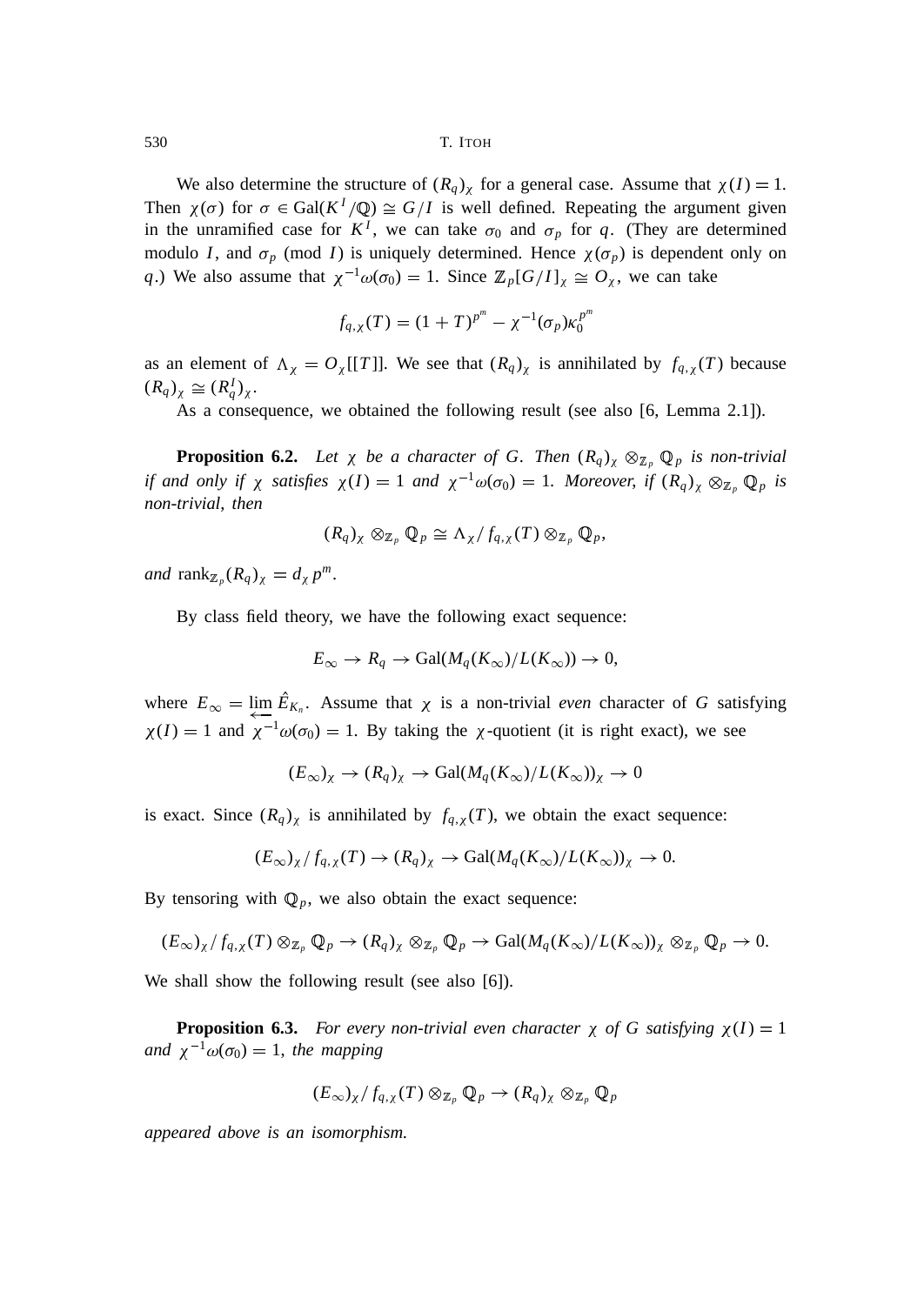Proof. As we noted before, we have a decomposition

$$
\text{Gal}(M_q(K_\infty)/L(K_\infty))_\chi \cong \text{Gal}(M_q(K_\infty)/L(K_\infty))_\chi^+ \oplus \text{Gal}(M_q(K_\infty)/L(K_\infty))_\chi^-.
$$

Moreover, we already know that  $Gal(M_q(K_\infty)/L(K_\infty))^T$  is trivial for every even character  $\chi$ . Let  $K^+$  be the maximal real subfield of K. Since p is odd, we see that  $Gal(M_q(K_\infty)/L(K_\infty))^+$  is isomorphic to  $Gal(M_q(K_\infty^+)/L(K_\infty^+))$ . Hence we obtain

$$
\text{Gal}(M_q(K_\infty)/L(K_\infty))_\chi \cong \text{Gal}(M_q(K_\infty^+)/L(K_\infty^+))_\chi
$$

for every  $\chi$  satisfying the assumption. (We note that  $\chi$  can be viewed as a character of Gal $(K^+_{\infty}/\mathbb{Q}_{\infty})$ .)

By Theorem 1.1, we see that  $Gal(M_q(K_\infty^+)/L(K_\infty^+))$  is finite, and hence we see that  $Gal(M_q(K_\infty)/L(K_\infty))_\chi \otimes_{\mathbb{Z}_p} \mathbb{Q}_p$  is trivial. From this, we have a surjection

$$
(E_{\infty})_{\chi}/f_{q,\chi}(T)\otimes_{\mathbb{Z}_p}\mathbb{Q}_p\to (R_q)_{\chi}\otimes_{\mathbb{Z}_p}\mathbb{Q}_p.
$$

By Proposition 6.2,  $\dim_{\mathbb{Q}_p}(R_q)_{\chi} \otimes_{\mathbb{Z}_p} \mathbb{Q}_p = d_{\chi}p^m$ . We shall calculate the dimension of  $(E_{\infty})_{\chi}/f_{q,\chi}(T) \otimes_{\mathbb{Z}_p} \mathbb{Q}_p.$ 

Let U be the projective limit of semi local units in  $K_{\infty}/K$  for the primes lying above  $p$ , and  $\mathcal E$  the closure of the diagonal image of global units. (For the precise definition, see Section 4.) Since Leopoldt's conjecture is valid for all  $K_n$  (see [1], [15]), we see that  $\mathcal E$  is isomorphic to  $E_\infty$ . It is known that  $\mathcal E_\chi \otimes_{\mathbb Z_p} \mathbb Q_p$  is a free cyclic  $\Lambda_\chi \otimes_{\mathbb Z_p}$  $\mathbb{Q}_p$ -module. (See [14, Lemma 3.5], [5].) Then we see

$$
\begin{aligned} (\mathcal{E}_{\chi}/f_{q,\chi}(T)) \otimes_{\mathbb{Z}_p} \mathbb{Q}_p &\cong (\mathcal{E}_{\chi} \otimes_{\mathbb{Z}_p} \mathbb{Q}_p) / (f_{q,\chi}(T) \otimes 1) \\ &\cong (\Lambda_{\chi} \otimes_{\mathbb{Z}_p} \mathbb{Q}_p) / (f_{q,\chi}(T) \otimes 1) \\ &\cong (\Lambda_{\chi}/f_{q,\chi}(T)) \otimes_{\mathbb{Z}_p} \mathbb{Q}_p. \end{aligned}
$$

Hence we showed that  $\dim_{\mathbb{Q}_p}(E_\infty)_\chi / f_{q,\chi}(T) \otimes_{\mathbb{Z}_p} \mathbb{Q}_p = d_\chi p^m$ . This implies the assertion.  $\Box$ 

Here we shall state our main result. Let  $\chi$  be an arbitrary character of *G*. Let *S* be a finite set of rational primes which does not include *p*. We put  $X_S(K_\infty) =$  $Gal(M_S(K_{\infty})/K_{\infty})$ , where  $M_S(K_{\infty})/K_{\infty}$  is the maximal abelian pro-*p* extension unramified outside *S*. In this case, *G* acts on  $X_S(K_\infty)$  and hence its  $\chi$ -quotient can be considered. We shall give a formula of rank<sub>Z<sub>p</sub></sub>  $X_S(K_\infty)_\chi$ . For a prime  $q \in S$ , let  $I_q$  be the inertia subgroup of *G* for *q*. We also write  $\sigma_{p,q}$ ,  $\sigma_{0,q}$ ,  $m_q$  as  $\sigma_p$ ,  $\sigma_0$ , *m* for *q* (defined before), respectively. (Recall that  $\sigma_{p,q}$  and  $\sigma_{0,q}$  are determined modulo  $I_q$ .) We also recall that  $\kappa_0 = \kappa(\gamma)$ .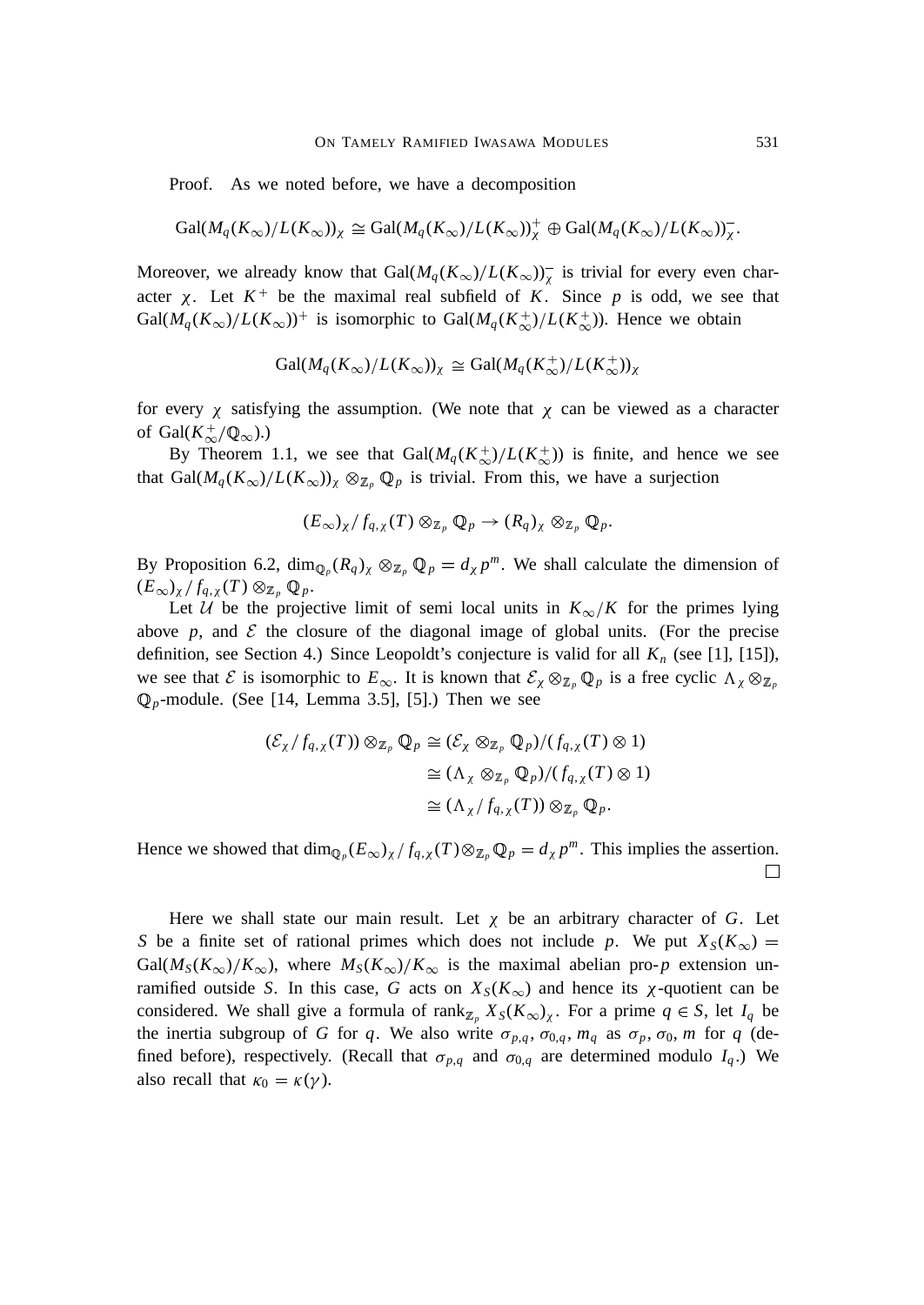**Theorem 6.4.** *We put*

$$
S_{\chi} = \{q \in S \mid \chi(I_q) = 1, \chi^{-1} \omega(\sigma_{0,q}) = 1\}
$$

*and*

$$
f_{q,\chi}(T)=(1+T)^{p^{mq}}-\chi^{-1}(\sigma_{p,q})\kappa_0^{p^{mq}}\in O_{\chi}[[T]].
$$

*If*  $S_\chi$  *is not empty, then* 

$$
\operatorname{rank}_{\mathbb{Z}_p} X_S(K_\infty)_\chi = \operatorname{rank}_{\mathbb{Z}_p} X(K_\infty)_\chi + \sum_{q \in S_\chi} d_\chi p^{m_q} - P_\chi,
$$

*where*

$$
P_{\chi} = \begin{cases} 1 & (\chi = \omega), \\ 0 & (\chi: \text{ odd}, \chi \neq \omega), \\ d_{\chi} \text{ deg } F(T) & (\chi: \text{ even}). \end{cases}
$$

*and*  $F(T) = \text{lcm}_{q \in S_\chi} f_{q,\chi}(T)$ *. If*  $S_\chi$  *is empty, then*  $\text{rank}_{\mathbb{Z}_p} X_S(K_\infty)_\chi = \text{rank}_{\mathbb{Z}_p} X(K_\infty)_\chi$ *.* 

Proof. We may assume that *S* is not empty. Recall the following exact sequence:

$$
E_{\infty} \to \bigoplus_{q \in S} R_q \to \text{Gal}(M_S(K_{\infty})/L(K_{\infty})) \to 0
$$

which is stated in Section 2. By Proposition 6.2, we see that  $(R_q)_{\chi} \otimes_{\mathbb{Z}_p} \mathbb{Q}_p$  is nontrivial if and only if  $q \in S_\chi$ . Hence, if  $S_\chi$  is empty, then  $Gal(M_S(K_\infty)/L(K_\infty))_\chi \otimes_{\mathbb{Z}_p}$  $\mathbb{Q}_p$  is trivial, and rank<sub>Z<sub>p</sub></sub>  $X_S(K_\infty)_\chi = \text{rank}_{Z_p} X(K_\infty)_\chi$ . In the following, we assume that  $S_\chi$  is not empty. By taking the  $\chi$ -quotient and tensoring with  $\mathbb{Q}_p$ , we have the exact sequence:

$$
(E_{\infty})_{\chi} \otimes_{\mathbb{Z}_p} \mathbb{Q}_p \xrightarrow{\eta_{\chi}} \bigoplus_{q \in S_{\chi}} (R_q)_{\chi} \otimes_{\mathbb{Z}_p} \mathbb{Q}_p \to \text{Gal}(M_S(K_{\infty})/L(K_{\infty}))_{\chi} \otimes_{\mathbb{Z}_p} \mathbb{Q}_p \to 0.
$$

It is sufficient to determine the cokernel of  $\eta_x$ .

Since p is odd, we have a decomposition  $E_{\infty} \cong E_{\infty}^+ \oplus E_{\infty}^-$ , and we can see  $E_{\infty}^- \cong$ lim  $\mu_{p^n}$ . We also note that  $(E_{\infty})_{\chi} \cong (E_{\infty}^+)_{\chi} \oplus (E_{\infty}^-)_{\chi}$  for a character  $\chi$  of *G*. It was already shown that if  $\chi$  is an odd character, then  $(E_{\infty})_{\chi}$  is trivial, and hence  $(E_{\infty})_{\chi} \cong$  $(\lim_{p^n}\mu_{p^n})_{\chi}$ .

Assume that  $\chi = \omega$ . Then  $(E_{\infty})_{\omega} \cong \lim_{p \to \infty} \mu_{p^n}$ , and the natural mapping  $\lim_{p \to \infty} \mu_{p^n} \to$  $\bigoplus_{q \in S_{\omega}} R_q$  is injective. We also note that  $d_{\omega} = 1$ . From these facts, we see that

$$
\operatorname{rank}_{\mathbb{Z}_p} X_S(K_\infty)_{\omega} = \operatorname{rank}_{\mathbb{Z}_p} X(K_\infty)_{\omega} + \sum_{q \in S_\omega} \operatorname{rank}_{\mathbb{Z}_p} (R_q)_{\omega} - 1
$$

$$
= \operatorname{rank}_{\mathbb{Z}_p} X(K_\infty)_{\omega} + \sum_{q \in S_\omega} p^{m_q} - 1.
$$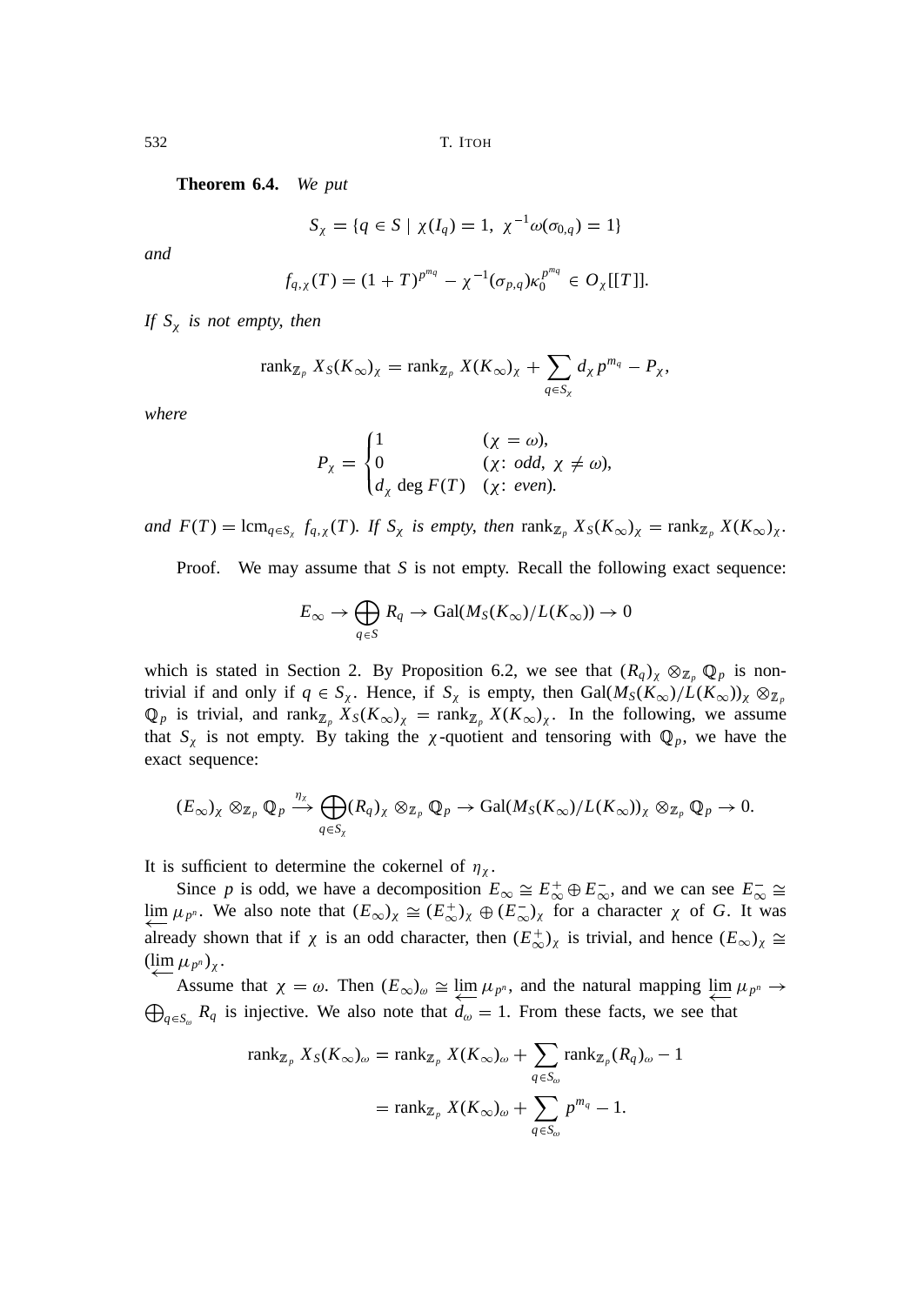Assume that  $\chi$  is odd and  $\chi \neq \omega$ . Then  $(E_{\infty})_{\chi} \otimes_{\mathbb{Z}_p} \mathbb{Q}_p$  is trivial. Hence we see

$$
\operatorname{rank}_{\mathbb{Z}_p} X_S(K_\infty)_\chi = \operatorname{rank}_{\mathbb{Z}_p} X(K_\infty)_\chi + \sum_{q \in S_\chi} d_\chi p^{m_q}.
$$

Let  $\varepsilon$  be the trivial character. Then we can see that

$$
X_S(K_{\infty})_{\varepsilon} \otimes_{\mathbb{Z}_p} \mathbb{Q}_p \cong X_S(\mathbb{Q}_{\infty}) \otimes_{\mathbb{Z}_p} \mathbb{Q}_p, \quad X(K_{\infty})_{\varepsilon} \otimes_{\mathbb{Z}_p} \mathbb{Q}_p \cong X(\mathbb{Q}_{\infty}) \otimes_{\mathbb{Z}_p} \mathbb{Q}_p.
$$

Hence rank<sub> $\mathbb{Z}_p$ </sub>  $X(K_\infty)_\varepsilon = 0$ . We also note that

$$
S_{\varepsilon} = \{q \in S \mid \omega(\sigma_{0,q}) = 1\} = \{q \in S \mid q \equiv 1 \pmod{p}\}.
$$

By the results for  $\mathbb{Q}_{\infty}$  (see [6]), we see that  $X_S(\mathbb{Q}_{\infty}) = X_{S_{\varepsilon}}(\mathbb{Q}_{\infty})$ , and

$$
\operatorname{rank}_{\mathbb{Z}_p} X_S(K_\infty)_\varepsilon = \sum_{q \in S_\varepsilon} p^{m_q} - \max\{p^{m_q} \mid q \in S_\varepsilon\}.
$$

Since  $d_{\varepsilon} = 1$  and  $f_{q,\varepsilon}(T) = (1 + T)^{p^{m_q}} - \kappa_0^{p^{m_q}}$  $\int_{0}^{p-q}$ , we see that

$$
\max\{p^{m_q} \mid q \in S_{\varepsilon}\} = d_{\varepsilon} \deg F(T).
$$

From these facts, the formula

$$
\operatorname{rank}_{\mathbb{Z}_p} X_S(K_\infty)_{\varepsilon} = \operatorname{rank}_{\mathbb{Z}_p} X(K_\infty)_{\varepsilon} + \sum_{q \in S_{\varepsilon}} d_{\varepsilon} p^{m_q} - d_{\varepsilon} \deg F(T)
$$

is certainly satisfied.

Finally, assume that  $\chi$  is non-trivial and even. By Proposition 6.3, we see that

$$
(E_{\infty})_{\chi}/f_{q,\chi}(T)\otimes_{\mathbb{Z}_p}\mathbb{Q}_p\to (R_q)_{\chi}\otimes_{\mathbb{Z}_p}\mathbb{Q}_p
$$

is an isomorphism. This isomorphism implies that

$$
(E_{\infty})_{\chi}/F(T) \otimes_{\mathbb{Z}_p} \mathbb{Q}_p \to \bigoplus_{q \in S_{\chi}} (R_q)_{\chi} \otimes_{\mathbb{Z}_p} \mathbb{Q}_p
$$

is injective (see also [6]). By using the same argument stated in the proof of Proposition 6.3, we obtain that  $\dim_{\mathbb{Q}_p}((E_{\infty})_\chi/F(T)) \otimes_{\mathbb{Z}_p} \mathbb{Q}_p = d_\chi \deg F(T)$ . Hence we see that

$$
\operatorname{rank}_{\mathbb{Z}_p} X_S(K_\infty)_\chi = \operatorname{rank}_{\mathbb{Z}_p} X(K_\infty)_\chi + \sum_{q \in S_\chi} d_\chi p^{m_q} - d_\chi \deg F(T).
$$

We have shown the formula for all cases.

 $\Box$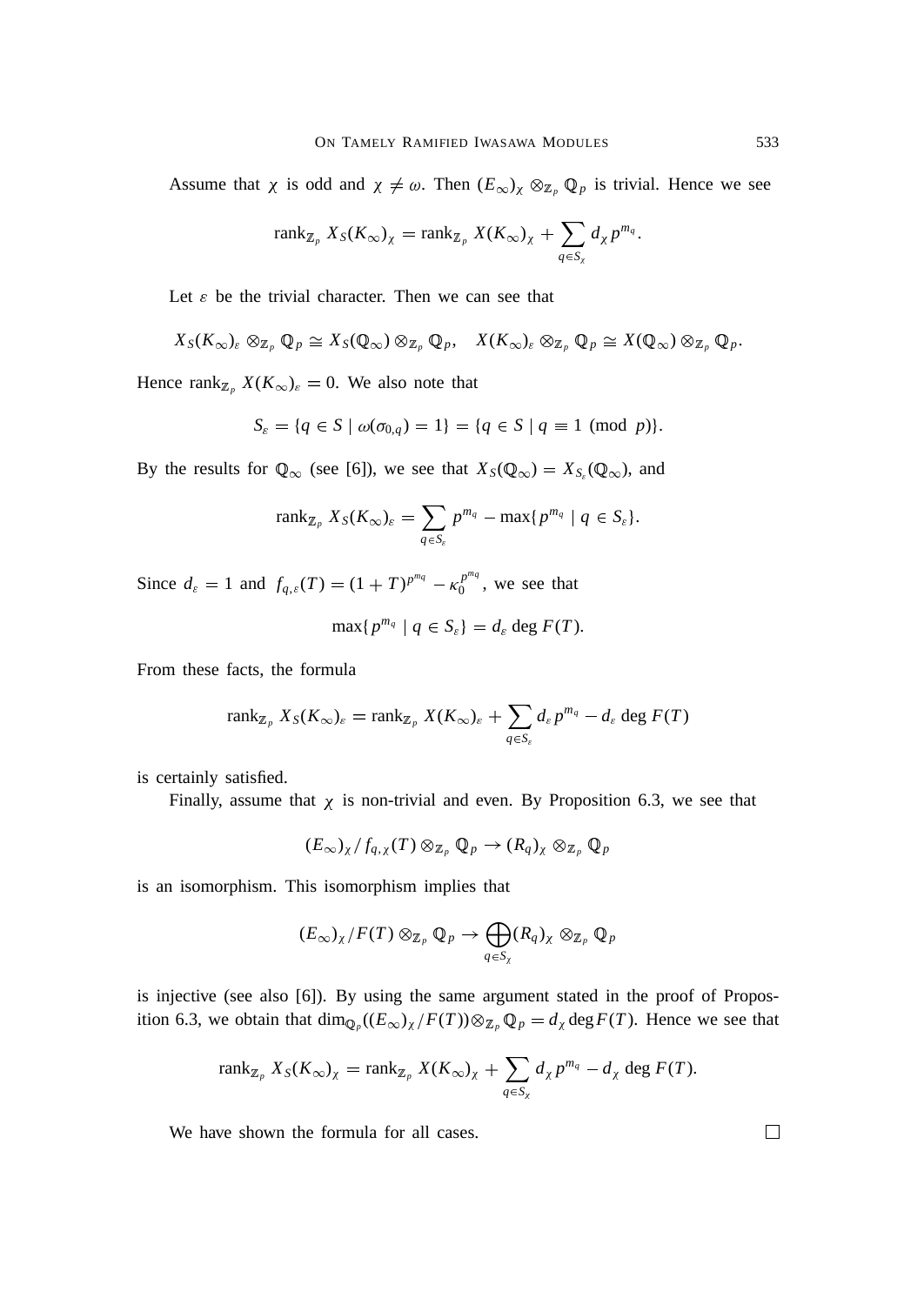REMARK. Assume that *p* does not divide |*G*|. Then  $f_{q, \chi}(T) = (1+T)^{p^{mq}} - \kappa_0^{p^{mq}}$  $\begin{matrix} p^{nq} \\ 0 \end{matrix}$ and hence deg  $F(T) = \max\{p^{m_q} | q \in S_\chi\}$ . Moreover, we can see that  $p^{m_q}$  is equal to the number of primes of  $\mathbb{Q}_{\infty}$  lying above *q*.

EXAMPLE 6.5. We put  $K = \mathbb{Q}(\mu_p)$ , the *p*th cyclotomic field (recall that *p* is an odd prime). In this case, every character of  $G = \text{Gal}(K/\mathbb{Q})$  is written by the form  $\omega^i$ with  $0 \le i \le p-2$ . Note also that  $q \in S$  is unramified in *K*. We may identify *G* with  $(\mathbb{Z}/p\mathbb{Z})^{\times}$ , and  $\sigma_{0,q}$  with *q* (mod *p*). Then we can see

$$
S_{\omega^i} = \{q \in S \mid \omega^{1-i}(\sigma_{0,q}) = 1\} = \{q \in S \mid i \equiv 1 \pmod{f_q}\},\
$$

where  $f_q$  is the order of *q* in  $(\mathbb{Z}/p\mathbb{Z})^{\times}$ . Assume that  $S_{\omega^i}$  is not empty. We put

$$
P^{(i)} = \begin{cases} 1 & (i = 1), \\ 0 & (i: \text{ odd}, i \neq 1), \\ \max\{p^{m_q} \mid q \in S_{\omega^i}\} & (i: \text{ even}). \end{cases}
$$

By Theorem 6.4, we see

$$
\operatorname{rank}_{\mathbb{Z}_p} X_S(K_\infty)_{\omega^i} = \lambda_{\omega^i} + \sum_{q \in S_{\omega^i}} p^{m_q} - P^{(i)},
$$

where  $\lambda_{\omega^i}$  = rank<sub>Z<sub>p</sub></sub>  $X(K_{\infty})_{\omega^i}$  is the  $\omega^i$ -part of the (unramified) Iwasawa  $\lambda$ -invariant of  $K_\infty/K$ .

EXAMPLE 6.6. Let *k* be a real quadratic field with conductor *d* (the case that *p* divides *d* is allowed). We put  $K = k(\mu_p)$ . Let  $\chi$  be the quadratic character of  $G =$  $Gal(K/\mathbb{Q})$  corresponding to *k*. We may regard  $\chi$  (resp.  $\omega$ ) as a Dirichlet character modulo *d* (resp. modulo *p*). In this case, we see

$$
S_{\chi} = \{q \in S \mid \chi(q) \neq 0, \chi(q) = \omega(q)\}.
$$

Hence  $S_\chi$  consists of the primes in *S* which satisfy:

- $q \equiv 1 \pmod{p}$  and *q* splits in *k*, or
- $q \equiv -1 \pmod{p}$  and q is inert in k.

Assume that  $S_\chi \neq \emptyset$ . We put  $P = \max\{p^{m_q} \mid q \in S_\chi\}$ , then we obtain the formula

$$
\operatorname{rank}_{\mathbb{Z}_p} X_S(K_\infty)_\chi = \operatorname{rank}_{\mathbb{Z}_p} X(K_\infty)_\chi + \sum_{q \in S_\chi} p^{m_q} - P.
$$

Note that rank<sub>Z<sub>p</sub></sub>  $X(K_{\infty})$ <sub>X</sub> is equal to the (unramified) Iwasawa  $\lambda$ -invariant of  $k_{\infty}/k$ . (If Greenberg's conjecture is true for *k* and *p*, then  $\text{rank}_{\mathbb{Z}_p} X(K_\infty)_{\chi} = 0$ .) Since

$$
\operatorname{rank}_{\mathbb{Z}_p} X_S(k_\infty) = \operatorname{rank}_{\mathbb{Z}_p} X_S(K_\infty)_\chi + \operatorname{rank}_{\mathbb{Z}_p} X_{S_\varepsilon}(\mathbb{Q}_\infty)
$$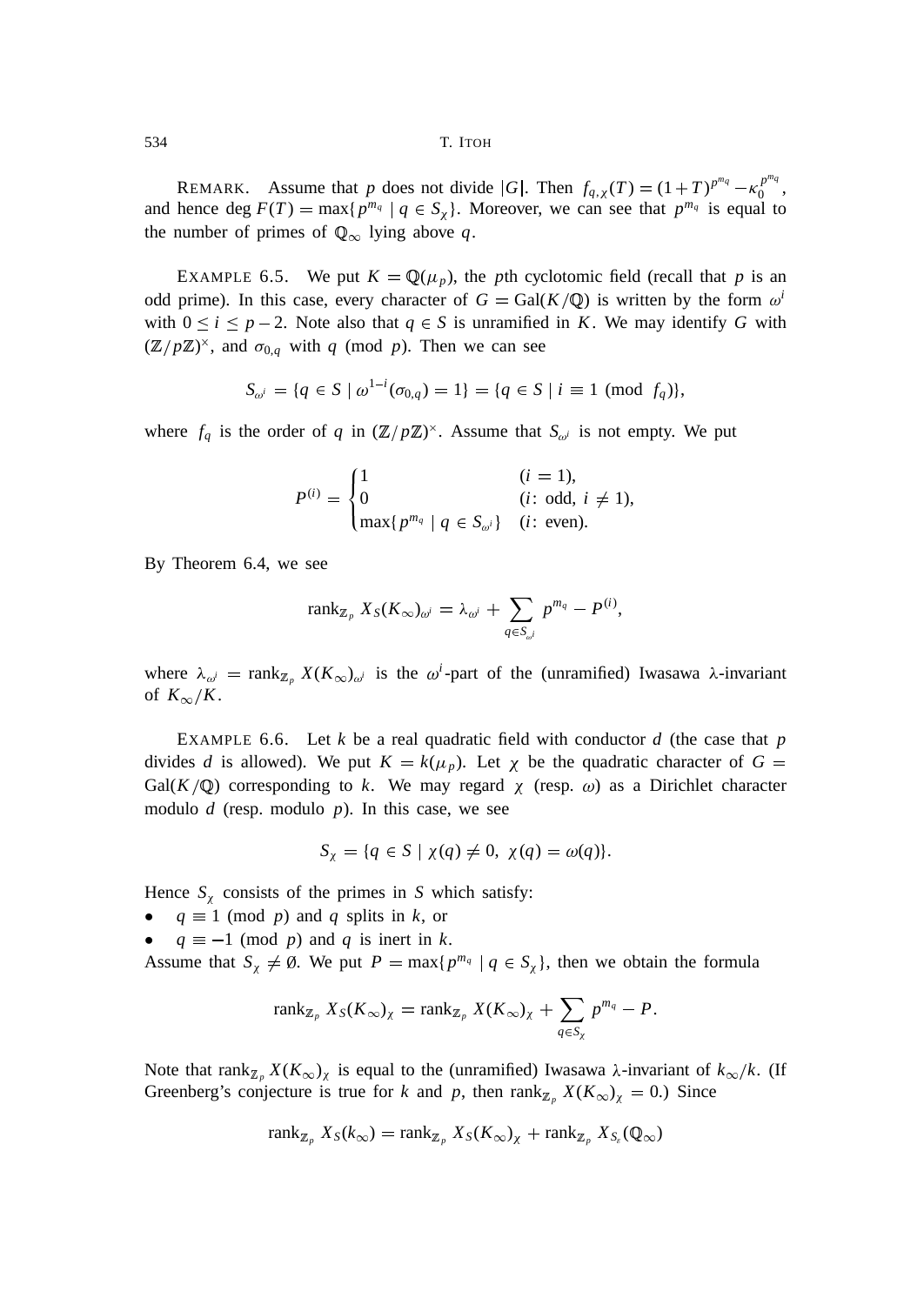(where  $\varepsilon$  is the trivial character), we can obtain a formula of the  $\mathbb{Z}_p$ -rank of  $X_S(k_\infty)$ (including rank<sub>Z</sub><sub>p</sub></sub>  $X(K_{\infty})$ <sub>X</sub>).

EXAMPLE 6.7. Let  $F/Q$  be a cyclic extension of degree p. Assume that p is unramified in *F*. We put  $K = F(\mu_p)$ , and fix a character  $\chi$  of  $G = \text{Gal}(K/\mathbb{Q})$  satisfying  $K^{\text{ker}(\chi)} = F$ . Let  $\sigma$  be a fixed generator of  $Gal(F_{\infty}/\mathbb{Q}_{\infty}) \cong Gal(F/\mathbb{Q})$ , and  $F^{(i)}$ the fixed field of  $F_{\infty}$  by  $\overline{\langle \gamma \sigma^i \rangle}$  for  $0 \le i \le p-1$  (hence  $F^{(0)} = F$ ). For simplicity, we assume that every prime of *S* is not decomposed in  $\mathbb{Q}_{\infty}$ . Hence if  $q \in S$  is unramified in *F*, then the splitting field of  $F_{\infty}/\mathbb{Q}$  for *q* must be one of  $F^{(0)}, \ldots$ , or  $F^{(p-1)}$ . By the definition of  $\chi$ , we see that  $\chi^{-1}(\sigma)$  is defined, and we put  $\chi^{-1}(\sigma) = \zeta$  (note that  $\zeta$  is a primitive *p*th root of unity). In this case, we obtain that

$$
S_{\chi} = \{q \in S \mid q \equiv 1 \pmod{p}, q \text{ is not ramified in } F\}.
$$

Under the assumption for *S*, we see  $m_q = 0$  for all  $q \in S_\chi$ . When  $q \in S_\chi$  splits in *F*<sup>(*i*</sup>), we see that  $\chi^{-1}(\sigma_{p,q}) = \chi^{-1}(\sigma^i) = \zeta^i$ , and hence  $f_{q,\chi}(T) = (1 + T) - \zeta^i \kappa_0$ . We note that if  $i \neq j$ , then  $(1 + T) - \zeta^{i} \kappa_0$  and  $(1 + T) - \zeta^{j} \kappa_0$  are relatively prime. We put

$$
S_{\chi,i} = \{q \in S_{\chi} \mid q \text{ splits in } F^{(i)}\},\
$$

for  $0 \le i \le p - 1$ . Assume that  $S_{\chi} \neq \emptyset$ . From the above facts, we see that deg  $F(T)$ is equal to the number of non-empty  $S_{\chi,i}$ 's. That is,

$$
\deg F(T) = |\Psi|, \quad \text{where} \quad \Psi = \{i \mid 0 \le i \le p-1, \ S_{\chi,i} \neq \emptyset\}.
$$

Since  $d_{\chi} = p - 1$ , we see

$$
\operatorname{rank}_{\mathbb{Z}_p} X_S(K_\infty)_\chi = \operatorname{rank}_{\mathbb{Z}_p} X(K_\infty)_\chi + (p-1) \sum_{i \in \Psi} (|S_{\chi,i}| - 1).
$$

ACKNOWLEDGEMENTS. The basic ideas of our proof of the main theorem are due to the previous paper [6]. The author express his thanks to Professors Yasushi Mizusawa and Manabu Ozaki for giving many suggestions during (and after) the collaborative work. The author also express his thanks to Dr. Takae Tsuji for answering a question, and to the referee for his/her useful comments. The author was supported by research grant from the Research Institute, Chiba Institute of Technology.

#### **References**

[1] A. Brumer: *On the units of algebraic number fields*, Mathematika **14** (1967), 121–124.